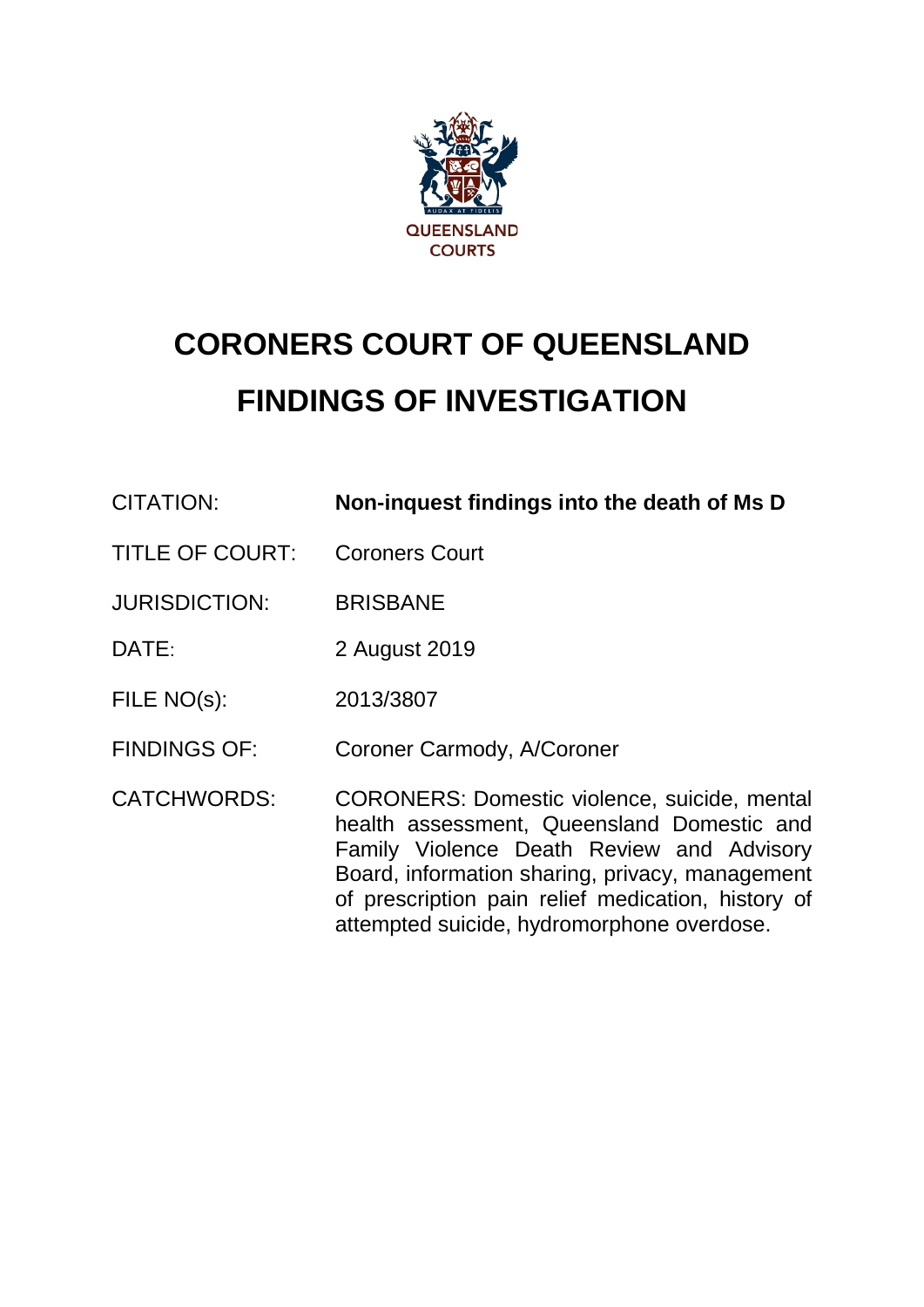# Table of Contents

| Changes to mental health and suicide prevention services in Queensland Health19 |  |
|---------------------------------------------------------------------------------|--|
|                                                                                 |  |
| Recommendations arising from inquest into the deaths of WH, JS, VW and DM  25   |  |
|                                                                                 |  |
|                                                                                 |  |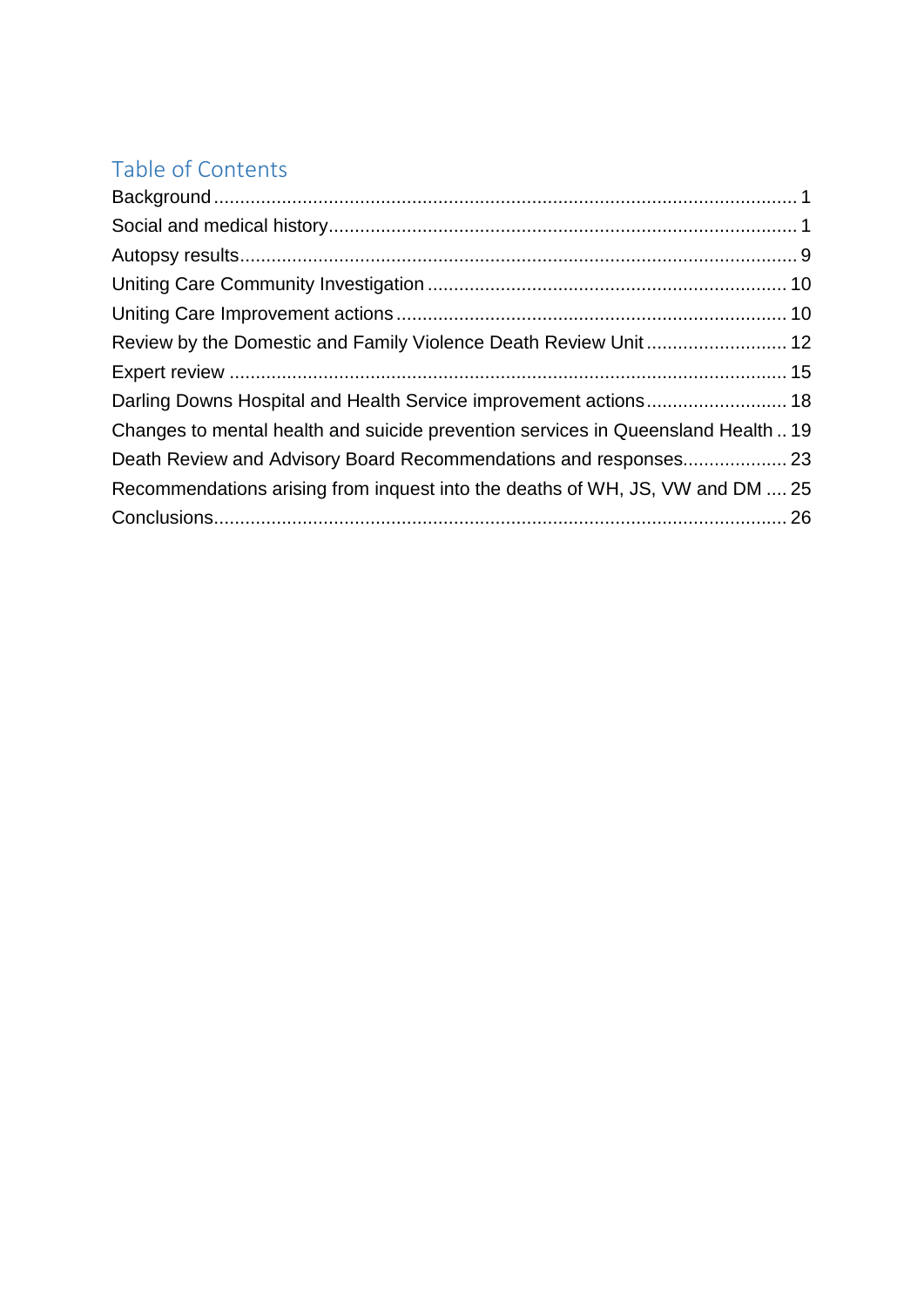# <span id="page-2-0"></span>**Background**

- 1. Ms D was 47 years old when she died from an overdose of her prescription pain medication. She was found dead in her bedroom at the Mudjimba Cherbourg Women's Shelter on 22 October 2013. Ms D had last been seen alive by another resident 2 days beforehand. The pathologist was unable to determine the exact date that Ms D died – it was either 20 or 21 October 2013.
- 2. Ms D was residing at the shelter after a recent separation from her partner, Mr T. The relationship was a violent one, and Ms D concealed her whereabouts from Mr T in order to leave him. Ms D had a history of depression and had, in the month prior to her death, been hospitalised as a result of a suicide attempt.
- 3. At the time of Ms D's separation from Mr T, her family dynamics were complex and tightly enmeshed with his. Ms D's daughter, S, was in a relationship with Mr T's son, A. E (her son) was living with her, Mr T and Mr T's mother. Her son and Mr T shared a drug habit, with the latter supplying her son with amphetamines. Her family situation made it very difficult for Ms D to contemplate leaving Mr T: she would have been acutely aware that her own actions in leaving would have detrimental effects on her loved ones. Ms D had no support from her own family, as she was estranged from her mother and sisters.
- 4. The examination of the circumstances leading up to Ms D's death has revealed a number of missed opportunities for intervention by the various service and support providers from whom Ms D sought help. Ms D's tragic death occurred when she was experiencing a significant crisis and was overwhelmed by her situation. Had one or more of the missed opportunities been taken, Ms D's death could have been prevented.
- 5. Ms D's death has been the subject of extensive investigation and review by the service providers involved in her care, as well as an expert witness in the coronial investigation. In response to the report of the expert witness, as well as their own reviews, the various service providers have made improvements to their procedures and processes which are designed to prevent deaths similar to Ms D's from occurring in the future. These responses and improvements are detailed in this review.
- 6. In addition, in the time since Ms D's death, government changes to mental health services in Queensland have addressed some of the issues which were raised in Ms D's case, making it much more likely that a woman in Ms D's circumstances would have a better outcome through contact with mental health and crisis support services today.

#### <span id="page-2-1"></span>**Social and medical history**

7. Ms D was the product of a traumatic and dysfunctional childhood. Her father was an alcoholic and beat Ms D's mother in front of the children. When her mother, J, left her father and became involved with a new boyfriend, that boyfriend molested Ms D from the age of 11 until she was 13. Throughout her adult life, Ms D also experienced problematic substance abuse and suffered from mental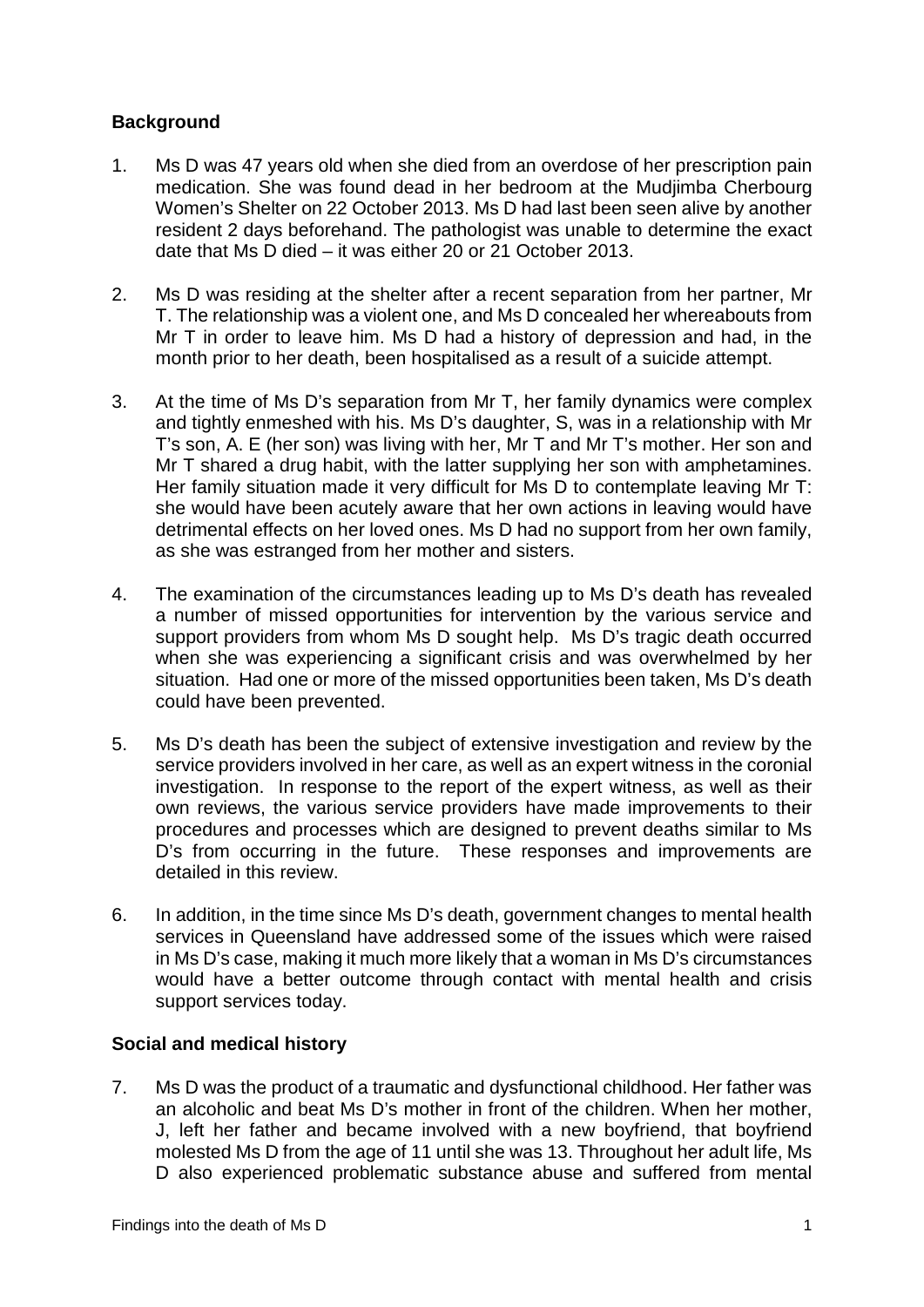illness, which exacerbated her vulnerability at times. Ms D had two adult children, E (20 Years) and S (23 years), to an ex-husband who she described as violent. She had been divorced from her husband since E was two.

- 8. Despite her prolific experiences of trauma and disadvantage Ms D had very limited contact with police. Prior to her death, there were just 15 recorded contacts with police on her QPRIME file. None of these were initiated by Ms D – she did not seek help from the police.
- 9. Ms D had a motor vehicle accident in 2000 where she sustained a fracture of her C4 vertebrae but no permanent paralysis. She appeared to recover from this but in 2006 whilst at work (as an industrial cleaner) she was carrying some heavy buckets of rust and steel when she experienced back pain and chest or abdominal wall pain. This led to ongoing chronic back pain. A workers compensation claim was lodged and eventually successful. Following the workplace injury, Ms D could not return to work and remained on a disability support pension.
- 10. In 2006 Ms D's sister, applied for a protection order against Ms D. The application was adjourned for hearing and a temporary protection order was granted, but the application was subsequently struck out.
- 11. From 9 June 2009, Ms D had a week long admission to the multidisciplinary pain clinic at the Royal Brisbane and Women's Hospital during which she underwent numerous therapies in attempt to manage her pain (physiotherapy, occupational therapy and hydrotherapy).
- 12. On 10 June 2009, Ms D was assessed by a psychiatric registrar, Dr L. Dr L took a history from her which included previous sexual abuse and workplace difficulties (sexual harassment and workplace injury which led to her incapacity). Ms D told Dr L that she had attempted an overdose when she was 16. Dr L was of the impression that Ms D had an adjustment disorder related to pain (there was no clear evidence at the consultation that the pain was psychosomatic), a major depressive disorder (moderate) which was partially treated and likely complex type II trauma spectrum. Dr L prescribed an antidepressant, Cymbalta, and recommended cognitive behaviour therapy in the community and during inpatient admission.
- 13. On 17 January 2012, Ms D was admitted to the Nanango Hospital as a "boarder". It is unclear what the medical reason for the admission was. During her admission, Ms D was upset and crying and required assurances to "be strong for her son and daughter". Ms D agreed to social worker input and was more settled when discharged on 19 January 2012.
- 14. In or around April 2012 Ms D's GP, Dr M, commenced Ms D on hydromorphone (an opioid used to treat pain which is marketed as Jurnista) 4mg to be taken once daily at night for the management of her ongoing pain.
- 15. On 3 May 2012, Ms D was referred to Kingaroy Hospital for social work support. The referral took into account her own sexual abuse history as well as an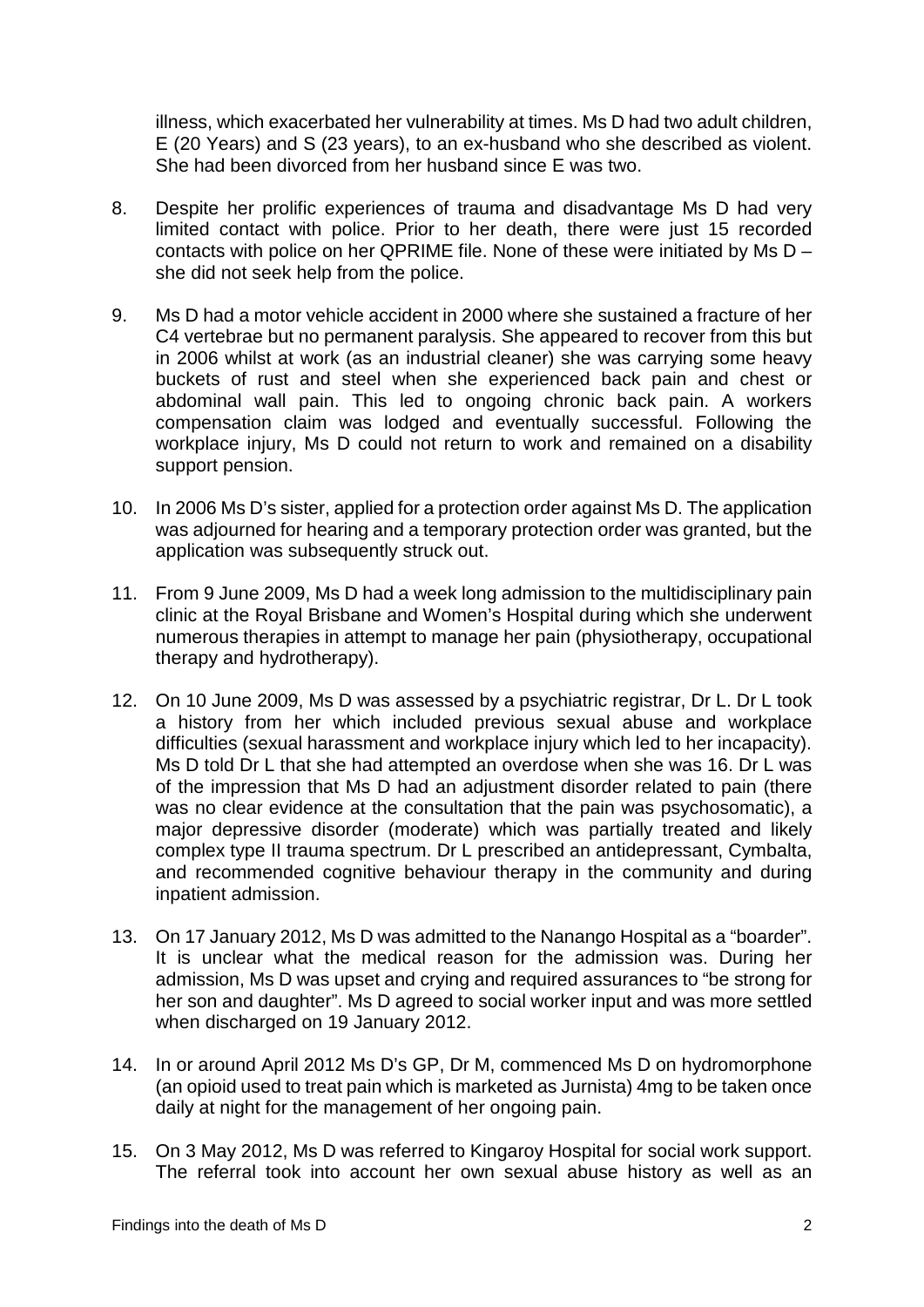apparent recent discovery that her son had been sexually abused by his cousin. Ms D attended social work appointments on 16 and 29 May 2012 with Ms P with a further appointment scheduled for 12 June 2012.

- 16. Ms D missed her 12 June appointment and declined any further appointments, saying that she "felt okay now". Ms D was advised that a referral to Child Protection Services had been made in relation to her son and that she could access services at a later date should she require it.
- 17. On 2 August 2012, Ms D was seen by pain management specialist Dr C. Dr C considered that Ms D would benefit from a trial of facet joint injection for her back pain. However as Ms D was not able to afford treatment in the private sector, he suggested she be referred back to the Royal Brisbane and Women's Hospital for consideration of treatment there. He noted that she had not been coping with the pain in the past despite having been referred to the pain clinic and this was the reason for using Jurnista 4mg daily. Dr C advised that if the Jurnista was helping, it was reasonable for Ms D to continue using it. He considered an effort should be made to ensure the dose did not escalate over time. He advised Dr M that he would inform the Department of Health that Ms D remained on Jurnista under his care.
- 18. Around this time, Ms D became involved in a relationship with Mr T, who she met though her daughter S. Her daughter's partner A was Mr T's son. Ms D later described Mr T as very violent, controlling and angry, and said that he used speed and cannabis heavily. Mr T had a lengthy criminal history dating back to 1990, which showed that he regularly appeared before the courts on charges relating to drugs, violence and dishonesty. Mr T had a long history of domestic violence which had been reported to police in relation to previous partners, and his sons A and J , but Ms D never reported Mr T to police for any of the incidents in which he was violent to her. Similarly, Ms D had not reported her ex-husband at any time in their relationship.
- 19. Ms D's discovery of her son's sexual abuse caused her to become estranged from her mother and sisters. Ms D wanted to report the abuse to the police, and her family wanted to keep it quiet. This dispute led to an incident of reported family violence on 14 October 2012. Police were called to J's address after Mr T and Ms D had entered her backyard, armed with a flexibar and a knife, respectively, and threated to kill J. Mr T and Ms D were both charged with threatening violence by words or conduct. J applied for a Domestic and Family Violence Protection Order against Mr T and Ms D, and the application was heard in the Nanango Magistrates Court in November 2012. The protection order was granted against both Mr T and Ms D for a period of 2 years.
- 20. On 20 November 2012, Ms D contacted Ms R from UnitingCare Community (UCC) requesting information regarding family violence and family relationship counselling. She was referred to a relationship counsellor and provided information regarding services and groups provided by UCC.
- 21. On 17 December 2012 Mr T was sentenced to a 9 month probation order and Ms D was sentenced to a 6 month probation order for the charges which arose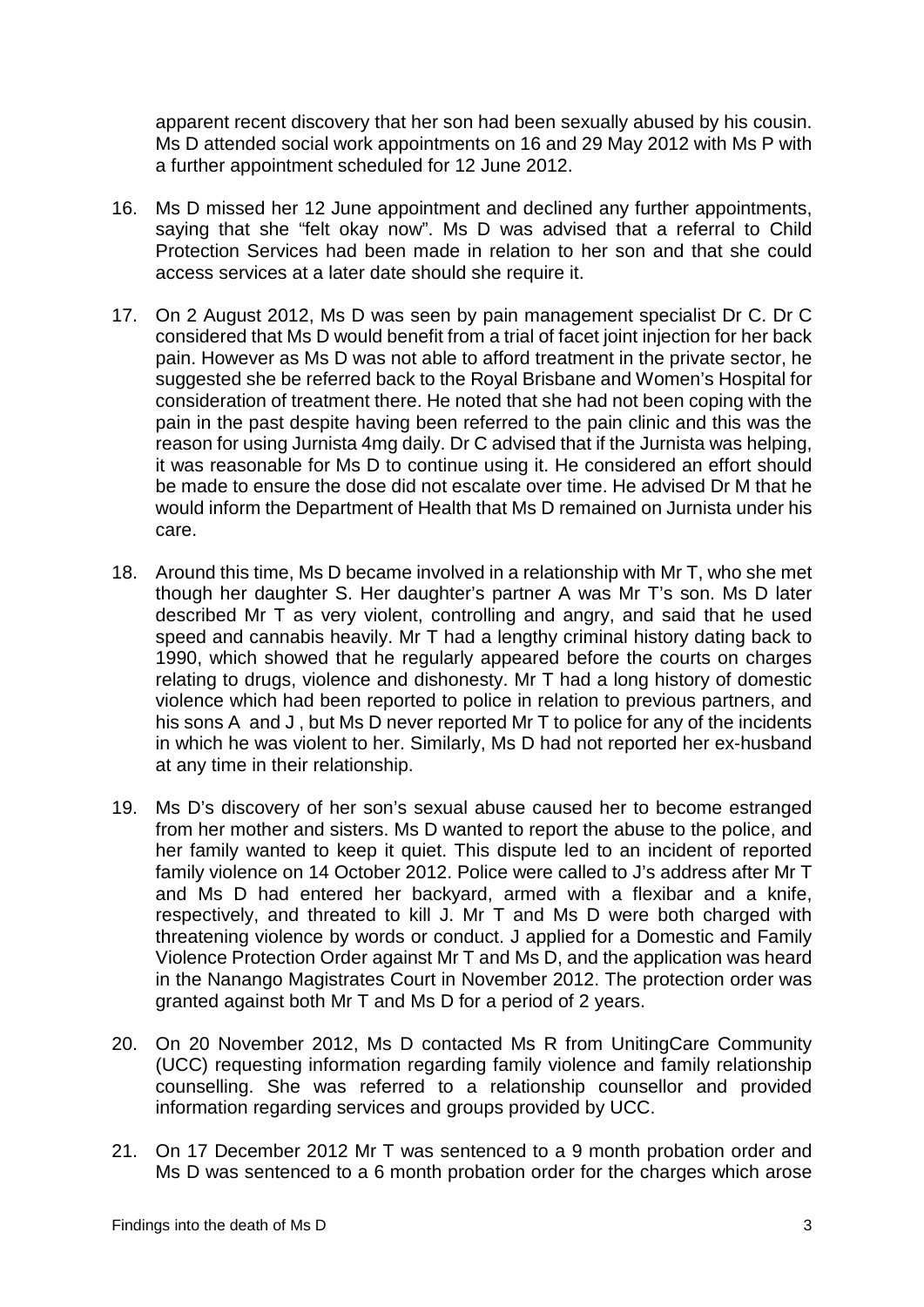from the attack on J. A condition of their probation was that they both submit to medical, psychiatric and psychological assessment and treatment as directed by an authorised corrective services officer.<sup>[1](#page-5-0)</sup>

- 22. On 8 January 2013, the medical records indicate that Ms D was referred by another GP, Dr R, to Kingaroy Community Health after she had attempted to choke herself at the Nanango cemetery. Ms D was contacted by Ms KR from the Kingaroy Hospital. Ms D reportedly advised that she was seeking ongoing long term counselling for a range of reasons, including support for court matters and ongoing stress around 'family issues'. She denied any current thoughts of suicidal ideation or self-harm, and was noted as being future oriented. Ms D reported that she would link in with a GP the following day.
- 23. On 11 January 2013, correspondence back to Dr R advised that Ms D had declined the offer of mental health services as she was seeking long-term supportive counselling with present stressors and historical events. The letter also indicated that Ms D would benefit from a referral to a psychologist and the Better Access/Better Minds Medicare scheme was mentioned. Dr R was invited to re-refer Ms D at a later point.
- 24. On 24 April 2013 Ms D was charged by police with possession of drug utensils. Ms D agreed to be referred to the Queensland Illicit Drug Diversion Initiative rather than go to court on the charge.
- 25. On 10 May 2013, Ms D attended the Kingaroy Hospital for her drug diversion program. She disclosed to the social worker that she used cannabis to manage her pain and that her partner Mr T used speed via needles. Ms D explained that Mr T was verbally abusive towards her. She reported that previous experience with antidepressants had made her feel like a "zombie". She denied current suicidality and agreed to continue social worker follow up, however did not attend a scheduled appointment on 21 May 2013.
- 26. On 20 June 2013, Ms D's file was closed as she did not make any contact, nor attend any appointment, with the social worker.
- 27. On 16 September 2013, Ms D was assisted to attend Nanango Hospital Community Health by Ms R at UCC. This followed an incident earlier that day in which Ms D reported that Mr T had been physically violent and choked her. A risk assessment was completed which revealed a high risk of harm. Ms R spoke to Ms D about options UCC could offer her. Ms D indicated she did not want to involve the police as this would escalate Mr T's behaviour to a dangerous degree. Ms D disclosed that she had recently attempted suicide and was again having suicidal thoughts.

-

<span id="page-5-0"></span><sup>1</sup> We have no information from Corrective Services as to whether this condition was complied with, however, there is no relevant breach of probation recorded on Mr T's criminal history. In Ms D's case, her criminal history shows that she was sentenced for a drug-related offence within the period of her probation (April 2013) and sentenced to a drug diversion program. It could be that any breach of probation was considered during that sentence, or that breach proceedings were not brought before Ms D's death.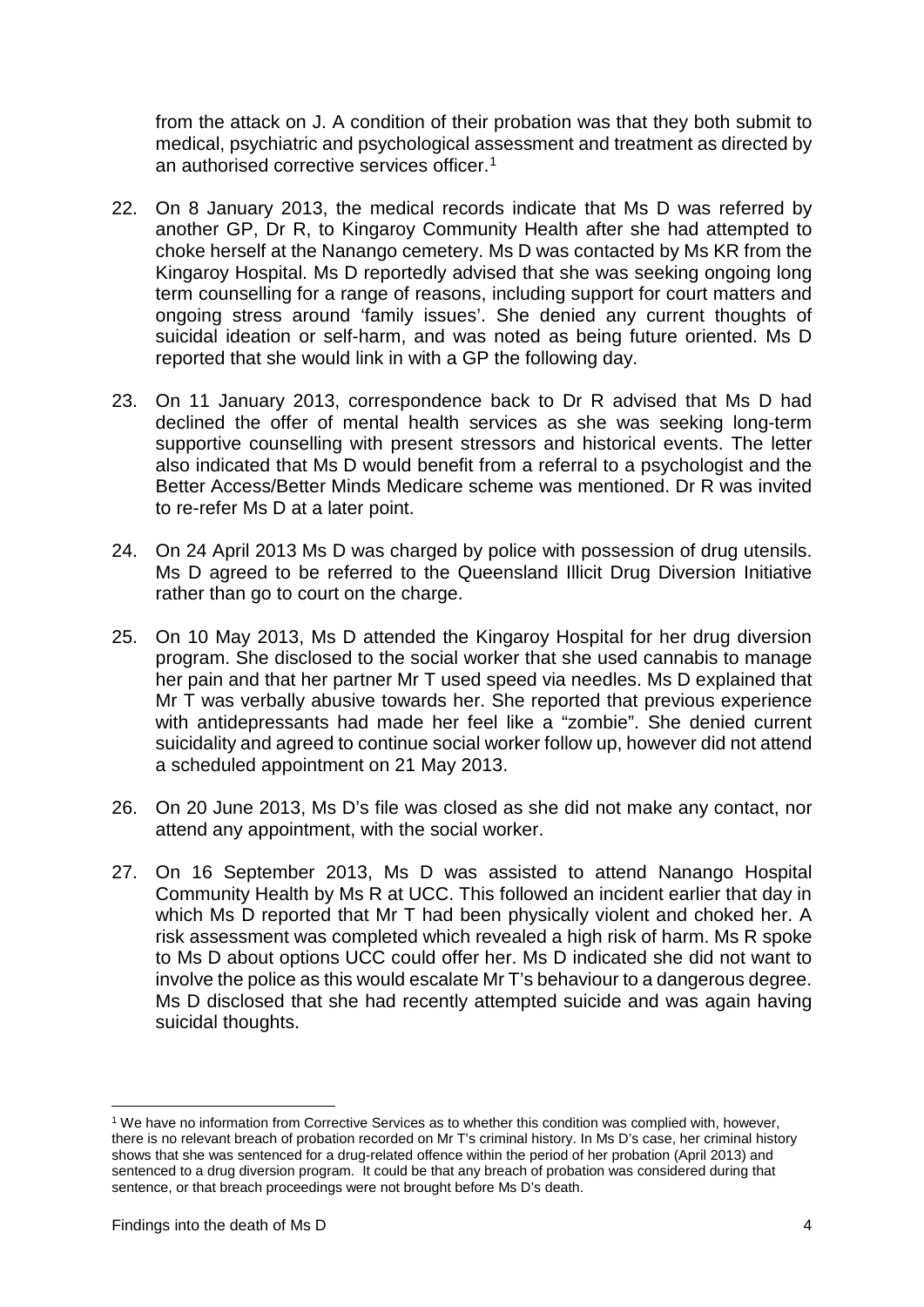- 28. Ms R rang the local GP however the surgery was closed. The medical records indicate that she then made enquiries about the process for assessment with a view to Ms D being admitted to Nanango. It appears Ms R was informed by staff that due to the doctor being away, the hospital was not able to take any patients and Ms D would need to be taken to Kingaroy Hospital. Nursing staff advised Ms R that even if Ms D was taken to Kingaroy, she may not be guaranteed an admission.
- 29. Ms R says that Ms D told her that it was dangerous for her to leave her son at home with Mr T and the longer she was away from home, the more upset Mr T would become and the more danger her son would be in. Ms R says that Ms D told her that she would go to hospital if she could make contact with her son and be re-assured as to his safety. Unfortunately, she was unable to contact him. They discussed the options available to her and Ms D eventually decided she wanted to go back home. Ms R says that she formulated a 'safety plan' which included hiding on her person a small card with numbers for UCC and DV connect and a code word for her son which alerted him to an agreed plan of action regarding accessing help. Ms R then drove Ms D to a location near but out of sight of her home and Ms D walked home.

#### *Last hospital admission*

- 30. On 20 September 2013, Ms D was taken by ambulance to Kingaroy Hospital with suicidal ideation, reporting that she had thoughts of how and the means to take her life. Ms D was seen by a doctor at 8:30pm. The doctor recorded that Ms D had stated that she wanted to hang herself today and had fashioned a noose out of an electric cable. The doctor noted Ms D had poor affect, low mood, was teary and crying a lot. The doctor assessed that Ms D had severe depression with suicidal ideation and acute situational crisis with a failure to cope. The plan was for Ms D to be admitted to the ward, to receive a Mental Health Team review on Monday, routine observations and to start antidepressants. Ms D was prescribed Lyrica, Panadol Osteo, Jurnista and Sertraline.
- 31. On 21 September 2013, Ms D instructed the hospital staff that she did not wish for any calls to be transferred through to her except for calls from her daughter, S, due to her home situation. Ms D also requested that only her daughter be made aware of her admission and that no one else could know of this information.
- 32. On 23 September 2013 at 10:45am Ms D was again reviewed by a medical officer. The doctor noted her complex social situation and that she did not feel safe to go home. When questioned about suicide risk she reportedly advised "I still have a long way to go yet", however the overall impression was that she was medically stable. The plan was for a social work review to discuss a discharge location, and mental health review.
- 33. At some time prior to 3:30pm that day, social worker Ms P met with Ms D. Ms P noted that Ms D told her that Mr T will "kill/shoot her if she leaves". Ms D advised that he controlled her money and had choked her in the past. Ms D expressed concern she had nowhere else to go as her daughter lived with Mr T's son and she didn't want to put them at risk of harm.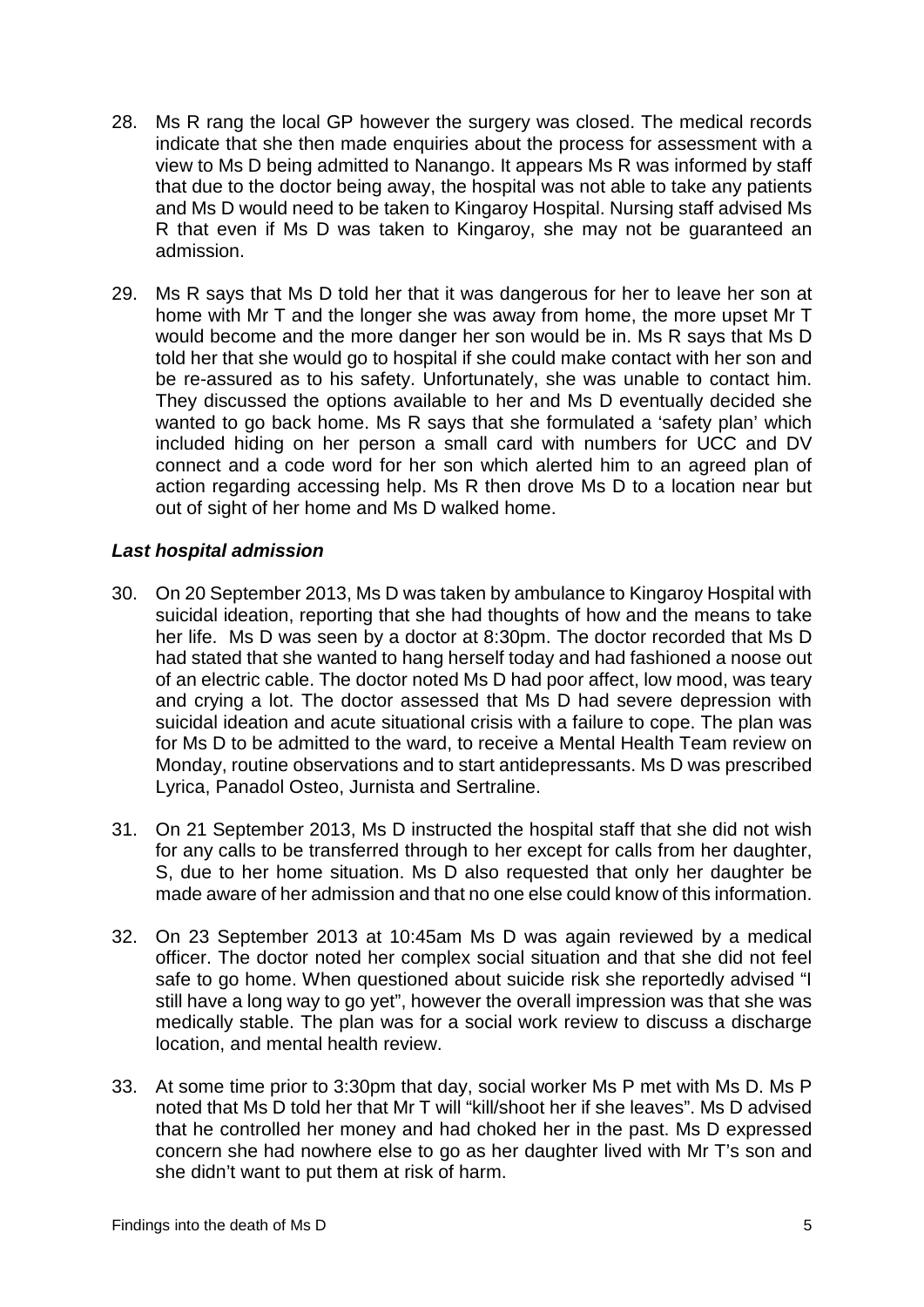- 34. On 24 September 2013 at 10:00am, a mental health intake was conducted by Registered Nurse (RN) D. RN D's nursing notes indicated that Ms D had "prominent suicidal ideation" the previous day and had formed a plan involving medications. It was noted that Ms D "would use drugs to OD". RN D noted Ms D's history including "intermittent suicidal ideation since age 16 years" and "one previous attempt to strangle herself in Jan 2013".
- 35. RN D reported that Ms D denied current suicidal thoughts was forward thinking about the future and wanted to leave her relationship. Protective factors included her children and the possibility of one day meeting her grandchildren. RN D's plan was to discuss Ms D with the UCC case worker and social worker to manage transfer to a safe house. RN D also completed a suicide risk assessment tool. Ms D was rated as scoring a 13, which put Ms D at a medium risk of suicide.
- 36. Ms R spoke with Ms D's daughter in relation to the best location for Ms D to access a refuge given her goals of housing and retrieval. They discussed the difficulties for S and her partner and their parents' relationship. S was advised of the need for maintaining confidentiality in relation to Ms D's location.
- 37. The option of the Mudjimba Cherbourg Women's Shelter was put to Ms D. Ms D was reportedly open to this and advised that Mr T did not have transport, mix with Aboriginal people or have any connections in the Murgon/Cherbourg community. It was also agreed that Mr T would be informed that Ms D had been admitted to the Toowoomba Mental Health Unit.
- 38. On 25 September 2013, Ms D was reviewed by a medical officer whose opinion was that she was stable and could be discharged. The principal diagnosis on discharge was "severe depression with suicidal ideation" and "acute situational crises with failure to cope". She was discharged to Mudjimba that morning with her usual medications and mental health follow up on days 3 and 7.

# *Admission to Mudjimba*

- 39. The electronic records system used by Mudjimba staff (produced by UCC) are referred to as 'SHIP records' and they are computerised entries. It is noted in Ms D's SHIP 'Summary Details' page, under 'medical information', that Ms D had chronic pain which was managed with pain medication, and was prescribed antidepressants for depression.
- 40. Another client, Ms G, was residing at Mudjimba at the time of Ms D's admission. During the relevant period, it appears that 3-4 Mudjimba staff members were rostered on including Ms B (a support worker), Ms W (an after-hours family worker), Ms BL (a service coordinator) and Ms C (a support worker).
- 41. On 26 September 2013 social work student, Ms K, from Cherbourg Community Health visited Ms D following a referral from the Kingaroy Hospital. Following Ms K's visit, Ms B completed the necessary paperwork with Ms D, including a plan outlining the steps Ms D would need to take to separate her affairs from Mr T's and to continue to look after her health.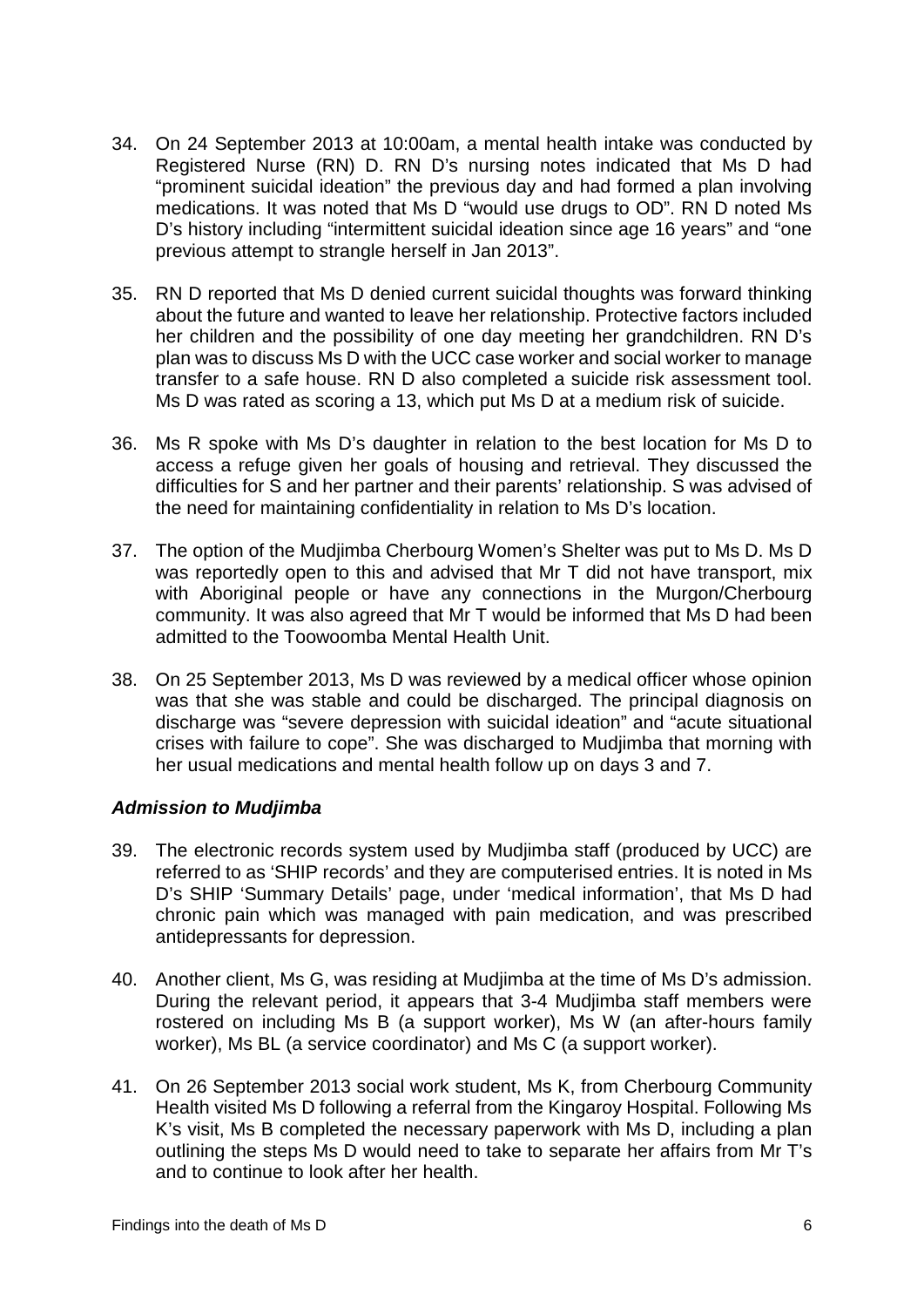- 42. RN D phoned Ms D on 30 September 2013 and noted that Ms D was anxious about all the actions she needed to take in order to retrieve her furniture from the house and sort out 'bank and Centrelink issues'. Ms D was also worried about her son and his substance misuse issues, and wanted to have him admitted to rehabilitation. It was also noted that Ms D had suicidal ideation a few days ago but was starting to feel better on antidepressant medication. Ms D reported an intention to seek assistance from UCC to help with her next steps in her separation.
- 43. On 1 October 2013, RN D again phoned Ms D who reported ongoing daily thoughts of suicide. Ms D reported experiencing tangential and ruminative thinking, difficulty making decisions and was overwhelmed with the changes needed and things to do. RN D arranged to call Ms D again on 8 October 2013 and advised her that if her suicidal thoughts intensified to present to Cherbourg Hospital. There is no evidence that the Mental Health Service communicated Ms D's ongoing suicidal ideation to the refuge or any other formal or informal support.
- 44. On the same day, Ms D met again with Ms K. Ms D reported that she was having no issues abstaining from drugs, despite reporting daily cannabis use to deal with her chronic back pain prior to moving to the refuge. Ms D reported that she was concerned for her son and the safety of her cats, and that Mr T may hurt them.
- 45. On 2 October 2013, the Murgon Pharmacy dispensed 28 tablets of Jurnista to Ms D. This medication had been prescribed to her by Dr M on 20 September.
- 46. On 3 October 2013, Ms K transported Ms D to the Cherbourg Hospital for a sexual health screen. Ms D reported feeling much better and was looking forward to being free from Mr T's control.
- 47. On 4 October 2013, Ms B spent time with Ms D assisting her in relation to goals and planning, medical appointments and future accommodation.
- 48. On 7 October 2013, Ms D's daughter reportedly informed Ms B that someone from the Kingaroy Hospital had contacted both Mr T and her ex-sister-in-law to check on Ms D's welfare after her discharge. The following day RN D sent an email updating Ms D's contact number and advising that it was not be given out to the public or to Mr T. Mr T and E had also apparently tried to contact the Toowoomba Hospital to find out when Ms D had been discharged and were informed that there was no patient by that name at the hospital.
- 49. On 8 October 2013, RN D phoned Ms D as part of the post-discharge follow up plan. Ms D reported improvements in her mental state and that she was feeling much clearer although was still concerned about her son and her cats who were still living with Mr T. Ms D was 'a lot better' with suicidal thinking and, while she had some thoughts in the past week, she was able to dismiss them and focus on the future.
- 50. On 10 October 2013, Ms D presented to the Cherbourg Hospital requesting Jurnista, Diazepam, Mometasone, Sertraline and Panadol Osteo. She was seen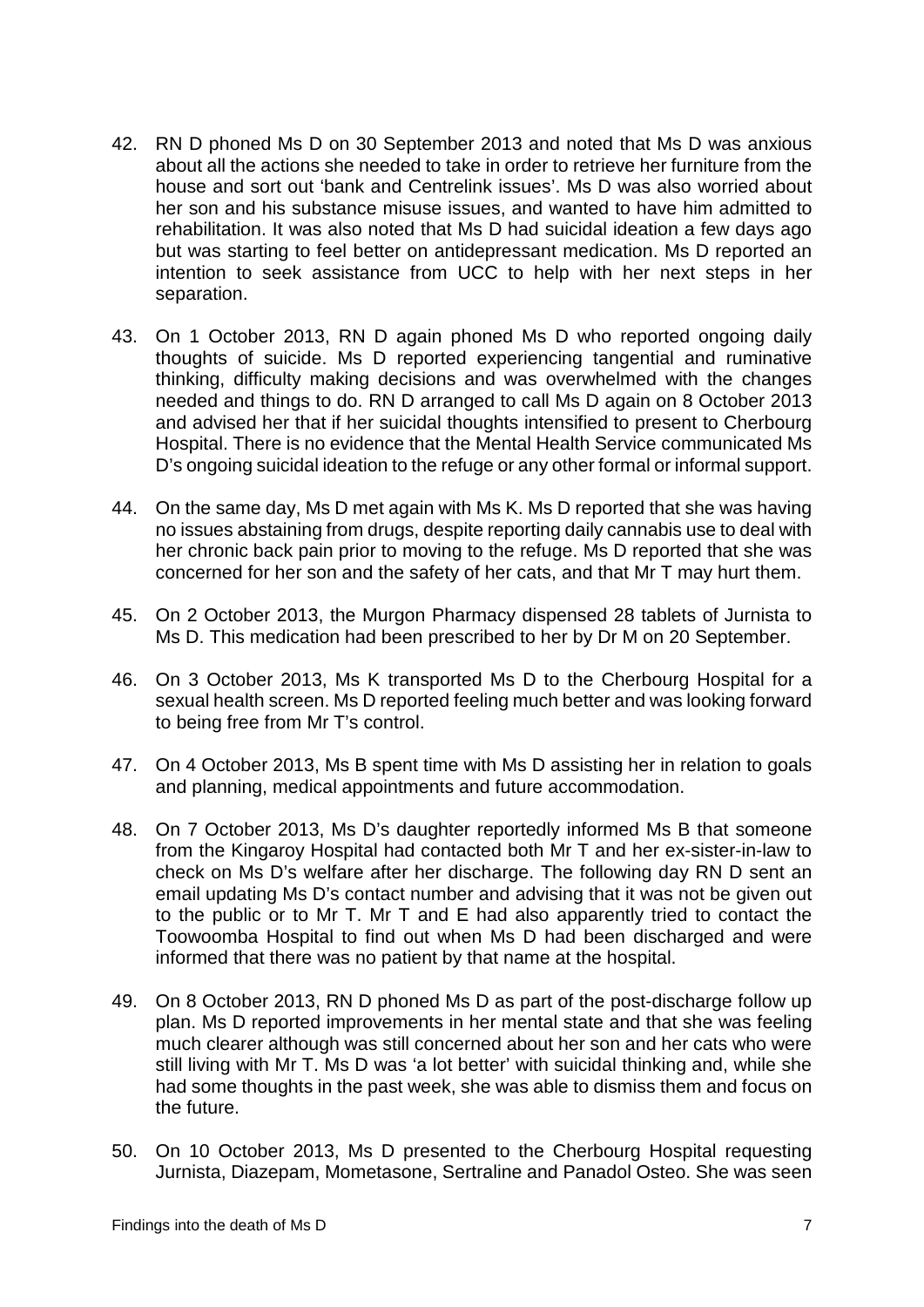by Dr S. Dr S reportedly contacted Dr M to confirm Ms D's medications and was faxed a copy of the GP medical records. Dr S prescribed Jurnista 4mg (14 tablets, 1 tablet taken daily), Zatamil lotion, Panadol Osteo 665 mg (90 tablets), Sertraline 100mg (30 tablets) and Diazepam 5mg (50 tablets).

- 51. An email sent from a new social worker Mr U to the RN D from Kingaroy Hospital dated 10 October 2013 stated that he had seen Ms D twice that week and that she appeared to be coping reasonably well with realistic plans for the future. It further stated that he would be away from 11 October until 21 October and that Ms D was aware of this. Mr U asked RN D to make contact with Ms D the following week.
- 52. On 11 October, Ms D filled her prescription for the 14 tablets of Jurnista at the Murgon Pharmacy. These had been prescribed to her by Dr S whilst she was at the Cherbourg Hospital.
- 53. On 14 October 2013, RN E from the Cherbourg Hospital phoned Ms D to follow up as part of her suicide risk management process. Ms D advised that she was feeling okay and denied current suicide ideation, plan or intent, but she still had ongoing concerns about her son. Plans for Ms D to engage with Mr U were discussed and Ms D was happy to continue to see him. Ms D reported that she would be presenting to the hospital for assistance in purchasing a new back brace with assistance from Mr U.
- 54. On 15 October 2013, Ms D attended a physiotherapy appointment through the Cherbourg Hospital for her back pain. The same day, her application for private housing in Kingaroy was declined. Ms D was reportedly "quite upset" about this.
- 55. On 16 October 2013 Ms B wrote in the Mudjimba records that Ms D was quite upset that morning. Ms D said that her daughter had contacted her and advised that her son had fled Mr T's house after being 'battered and bruised' by Mr T. Her daughter had retrieved one cat while another one remained with at the house, and a third had been severely injured by Mr T. Her daughter said that police had raided the house and Mr T had left with his mother, taking one of their dogs with him and leaving the other behind. Ms D also said that she'd spoken to Mr T's mother recently, and that Ms D had been physically assaulting his 83 year old mother since Ms D left. Ms B suggested to Ms D that it may now be time to organise police retrieval of her property and obtain a domestic violence protection order. Ms B arranged for the local Domestic Violence Resource Centre to assist Ms D to lodge an application.
- 56. The same day, it appears that her son and daughter visited Ms D at Mudjimba. Staff observed that her son had track marks on his arm and bruising around an eye. Ms W recalled that Ms D was happy after the visit.
- 57. On 17 October 2013 Ms D contacted the RSPCA and the Elders Abuse line to report some of her concerns. The Elder Abuse support worker advised that they would notify Kingaroy police of Ms D's concerns about Mr T's mother. According to notes, Ms D seemed pleased and less stressed after she had contacted these organisations. Further discussions with Ms B took place regarding a session with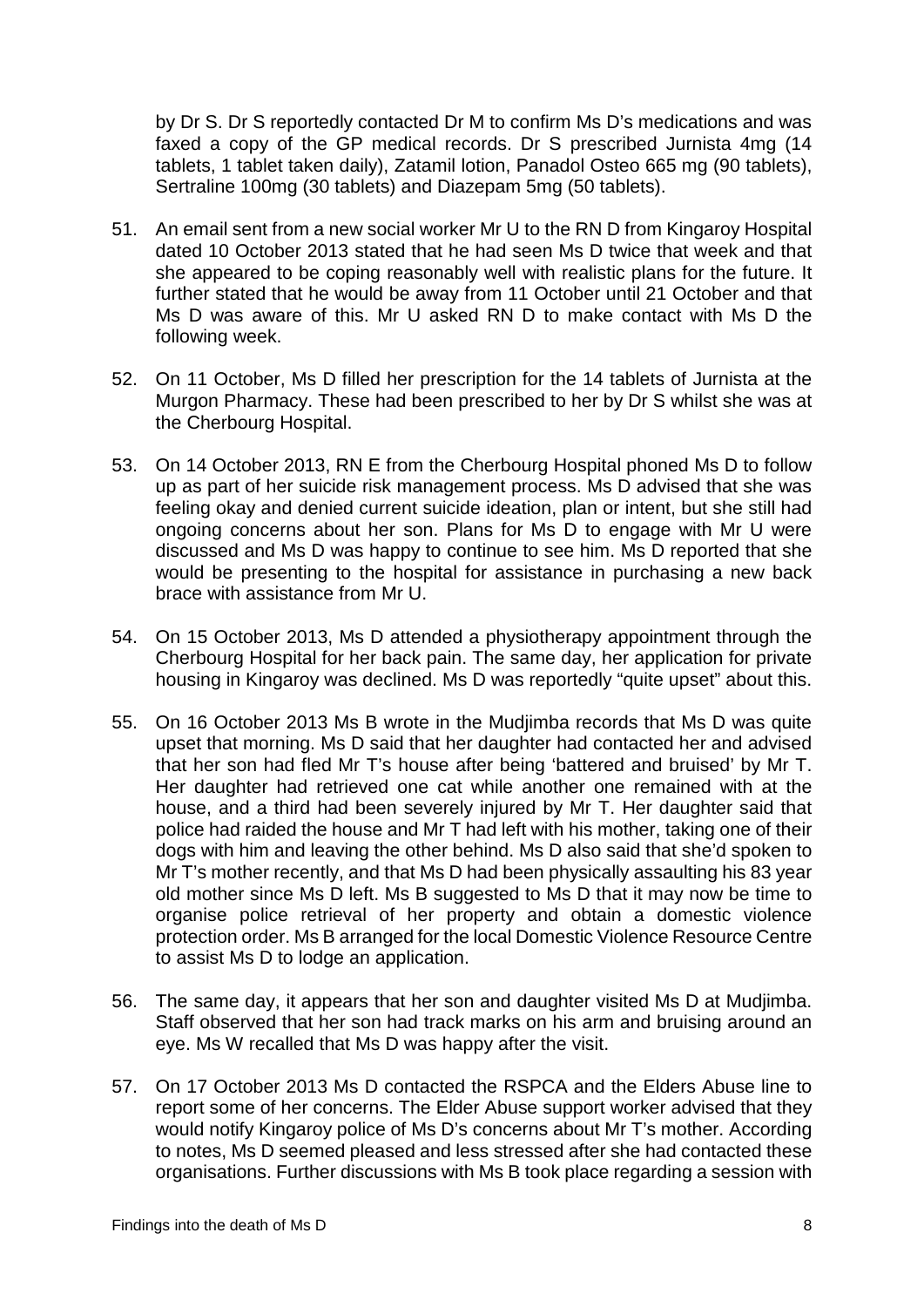her social worker however, Ms D had been advised that Mr U was away. Ms B informed Ms D that they would find out if there was anyone else that Ms D could see.

- 58. On 19 October at 6:55pm, Ms D phoned Ms B (who was on call) stating that Mr T's son, A had phoned her and wanted her to call Mr T as he was threatening to damage her daughter and A's house and kill them. Ms D confirmed she had been in contact with Mr T and that she asked him about all of the things that her daughter and son told her were going on and he denied it all. She asked him if he bashed her son, assaulted his elderly mother, held a Samurai sword to his son J's throat, shot one of the cats, punched Misty's head in (cat), shooting her son up with Speed in his sleep and not feeding the animals, [Ms D] says that he denied everything".[2](#page-10-1) Ms D also told Ms B that Mr T had been calling her ever since, because she forgot to block her number when she called him. Ms B advised Ms D to turn off her phone until the following day and that they would look into changing the phone number if Ms D wanted to. Ms B informed Ms D that she would see her the next day.
- 59. On 20 October 2013 Ms B noted at 9:00am that she checked on the clients, and that "Ms D seems to be still asleep, cannot hear any movements".<sup>3</sup> She recorded that she had noticed during the day that Ms D's window was open and her fan was on and there was no response after she had knocked on Ms D's door and called her name. The other resident, Ms G, saw Ms D leave her room at some time after 8:00pm that day, but did not speak to her at that time.
- 60. At 8:48am on 21 October 2013 Ms B recorded that Mr U had phoned Mudjimba to advise that he was available for appointment at 11:00am that day. Ms B and Ms W went to Ms D's room to pass on the message. Ms B recorded that "I knocked on client's door twice and called her name twice. There was no response, client is probably still asleep".[4](#page-10-3) The Mudjimba diary notes there was a staff meeting in Kingaroy that day, but no time is given.
- 61. On 22 October 2013, Ms D's daughter contacted Mudjimba advising that she had not heard from Ms D in three days. Fellow resident Ms G advised that she had not seen Ms D for over 24 hours. Ms BL got the key for Ms D's room and Ms D was discovered on the bed deceased. Police were informed and attended at the scene. Ms D wrote a suicide note in her diary in which she apologised to her children, and said "I hope to god I will die. I have had enough".[5](#page-10-4)

#### <span id="page-10-0"></span>**Autopsy results**

62. An autopsy was performed on 25 October 2013 by forensic pathologist Dr R W Guard. Dr Guard performed an external and full internal examination. He concluded that the exact date of death could not be determined: accordingly it was either 20 or 21 October 2013. The toxicology certificate showed alcohol (some of which may have been produced after death), quantities of the

<u>.</u>

<span id="page-10-1"></span><sup>2</sup> SHIP Case notes and Records (Uniting Care), p8

<span id="page-10-2"></span><sup>&</sup>lt;sup>3</sup> SHIP Case notes and Records (Uniting Care), pp  $7 - 8$ .

<span id="page-10-3"></span><sup>4</sup> SHIP Case notes and Records (Uniting Care), p 7.

<span id="page-10-4"></span><sup>5</sup> Diary of Ms D, p 5.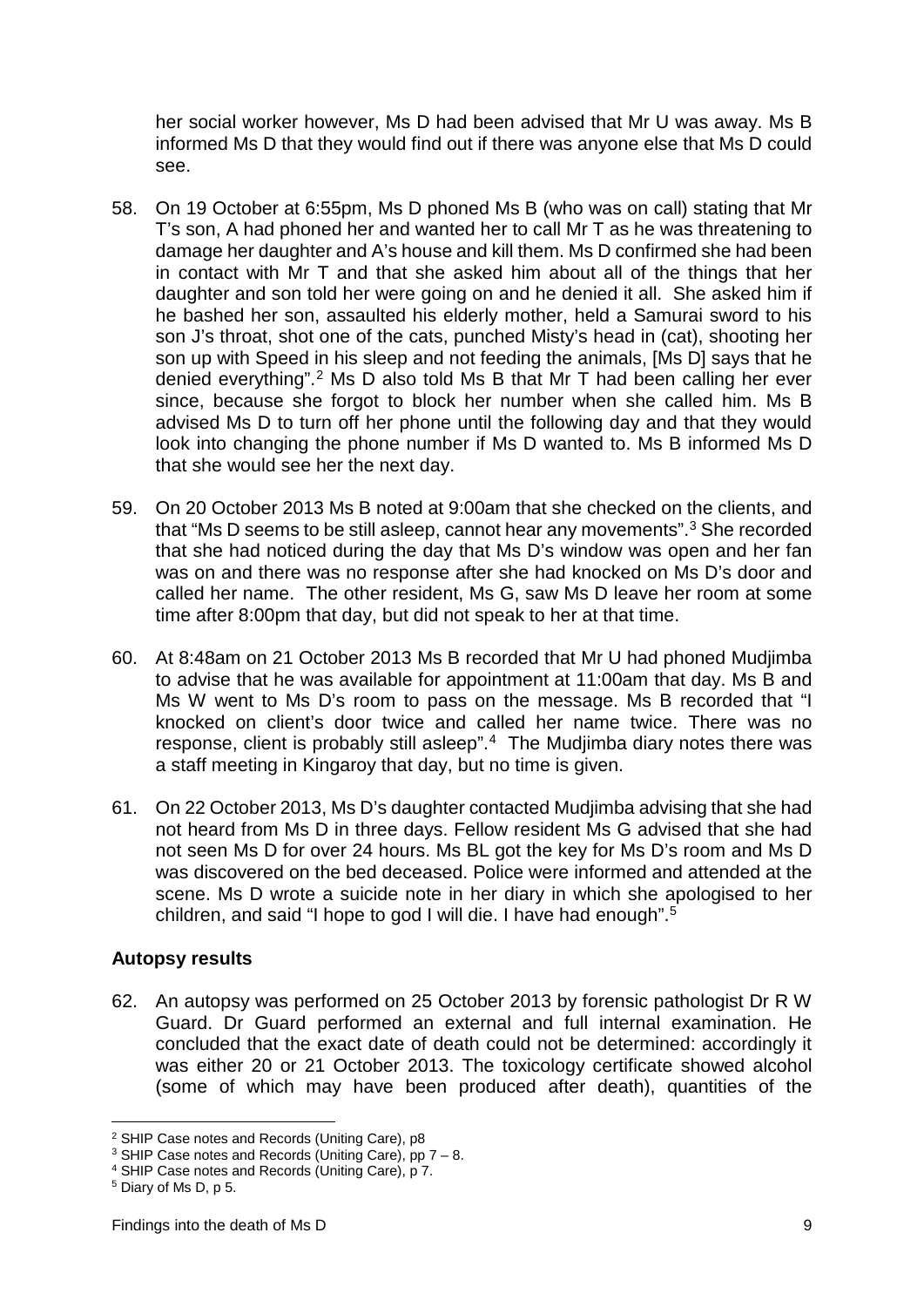prescription anti-depressants that Ms D was taking, paracetamol, and hydromorphone (Jurnista) at lethal levels. Dr Guard gave the cause of death as an overdose of hydromorphone.

# <span id="page-11-0"></span>**Uniting Care Community Investigation**

- 63. Immediately after Ms D's death, UCC carried out a workplace investigation which identified a number of deficiencies in the provision of care to Ms D, particularly in relation to record keeping; case management approaches; lack of safety planning; staff qualifications; low staffing and emergency response.
- 64. UCC provided an investigation report dated 25 October 2013 and, in that report, made a number of recommendations aimed at improving services in the following areas:
	- The use of work instructions:
	- Employee training in domestic violence and sexual abuse;
	- Clarity in relation to roles and responsibilities;
	- Maintenance of case notes;
	- Rostering including weekend requirements;
	- Approaches to case management including the use of qualified counsellors;
	- Establishing use of the Domestic and Family Violence Risk Assessment to prioritise an appropriate response to a client phone call, including contacting the Service Co-ordinator or attending to the service; and
	- Protocols for responding to a non-responsive or missing client, including guidance on contact with the family and emergency services.
- 65. The UCC investigators also recommend that disciplinary action be initiated against Ms B and Ms BL.

#### <span id="page-11-1"></span>**Uniting Care Improvement actions**

66. On 3 November 2016 and 10 July 2017 UCC provided the Coroners Court with information about changes UCC had made in response to Ms D's death and the workplace investigation report.

#### *Organisational restructure*

- 67. UCC advised that it had undergone a significant restructure and now operates as part of the Child and Family Services portfolio of Uniting Care Queensland ('UCQ'). Part of the rationale for the restructure was to achieve more responsive and accountable service delivery for the whole of UCQ, including for homelessness and housing sector services such as Mudjimba.
- 68. UCQ had also recently introduced the 'Care and Clinical Governance Council' to assist the executive leadership team to develop a coordinated approach to strategic and operational care. One of the Council's functions was to review and improve the areas of preventable harm which includes incident management,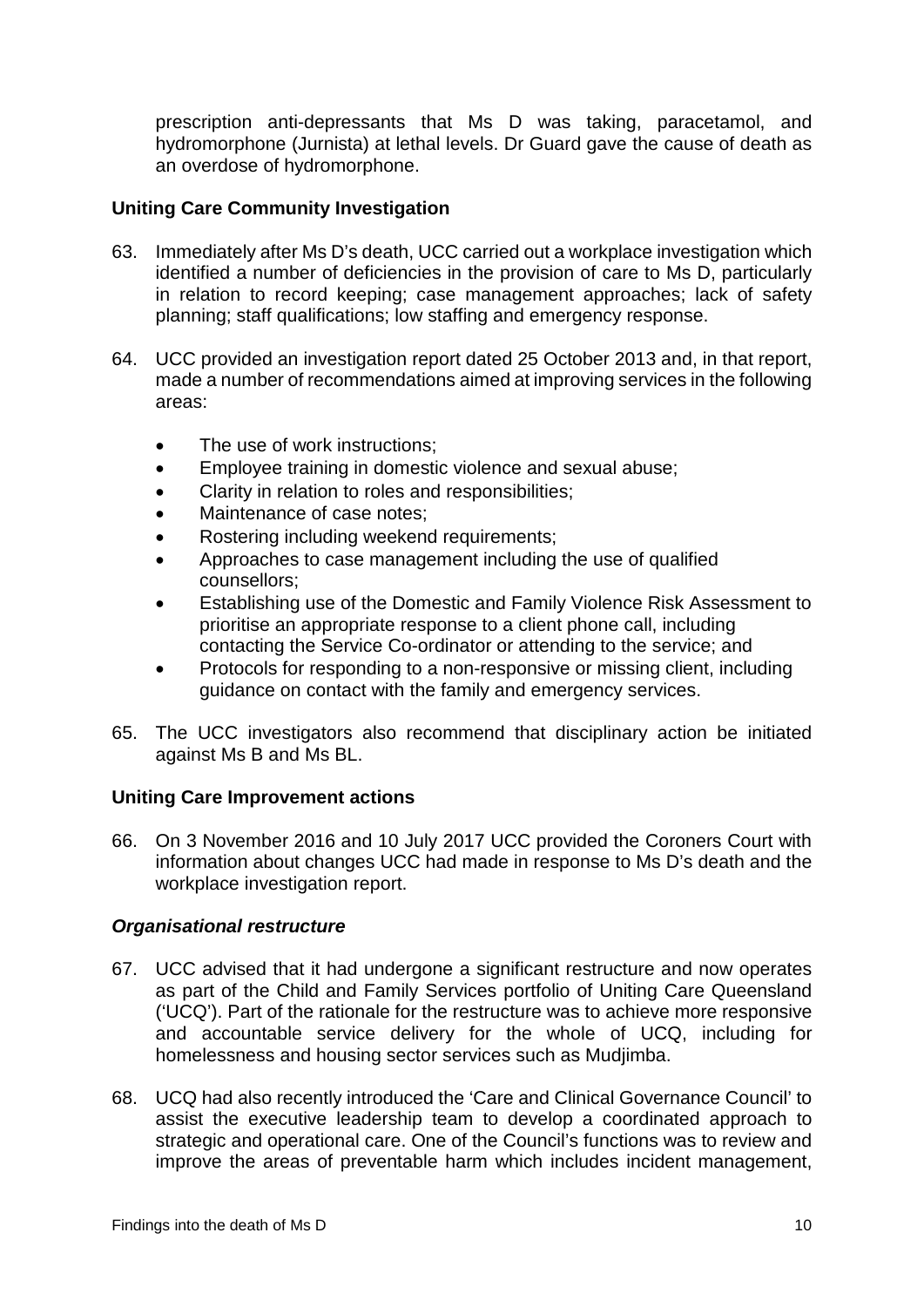management of unexpected mortality, restrictive practices and medication management.

- 69. Referrals to the service are received via DV Connect which is the State-wide referral pathway used by the Queensland Police Service and the Queensland Ambulance Service. All referrals made by DV Connect include screening criteria for women and children requiring shelter.
- 70. UCQ advise that risk information is added to and updated continuously during the client's stay in accordance with updated instructions, guidelines and forms. This includes risk assessment and exit safety planning in cases of domestic and family violence.

# *Training, education and qualifications for Mudjimba staff*

71. At the time of Ms D's death, there was no specific training provided to Mudjimba staff in relation to suicidal ideation and self-harm. Since Ms D's death, staff members have undergone additional training in the areas of suicide intervention and recognising and responding appropriately to domestic and family violence. The roles and responsibilities of each position have also been reviewed and updated to incorporate the specific requirements of each role. Staff are trained in how to use SHIP and are required to complete shift reports at the end of each shift. All staff members are trained in how to use UCQ's electronic incident management system, and are required to record all incidents in this system.

# *Rostering*

- 72. UCQ advise that the roster for Mudjimba now ensures that:
	- It is open for a minimum of 8 hours per day;
	- The Practice Lead is present from Monday to Friday;
	- There are staff shifts on weekends if relevant to the needs of the service; and
	- 4pm to 7pm shifts and sleepover shifts are managed by on call responsive staff.

#### *Medication management*

73. UCQ's recently introduced 'Medication and Healthcare Management Policy' aims to ensure clients have their medication and health care needs met with dignity and independence. Clients will be assisted with medications as required (i.e. at the request of a medical professional). Staff are required to actively seek the advice of a medical practitioner to determine a client's medication needs.

#### *Management of non-responsive accommodated clients*

74. Since Ms D's death, UCQ have updated their policy in relation to the management of non-responsive accommodated clients. The document specifically requires 'regular contact'. At a minimum, UCQ staff are expected to sight each client daily for those residing in refuge/residential settings, and weekly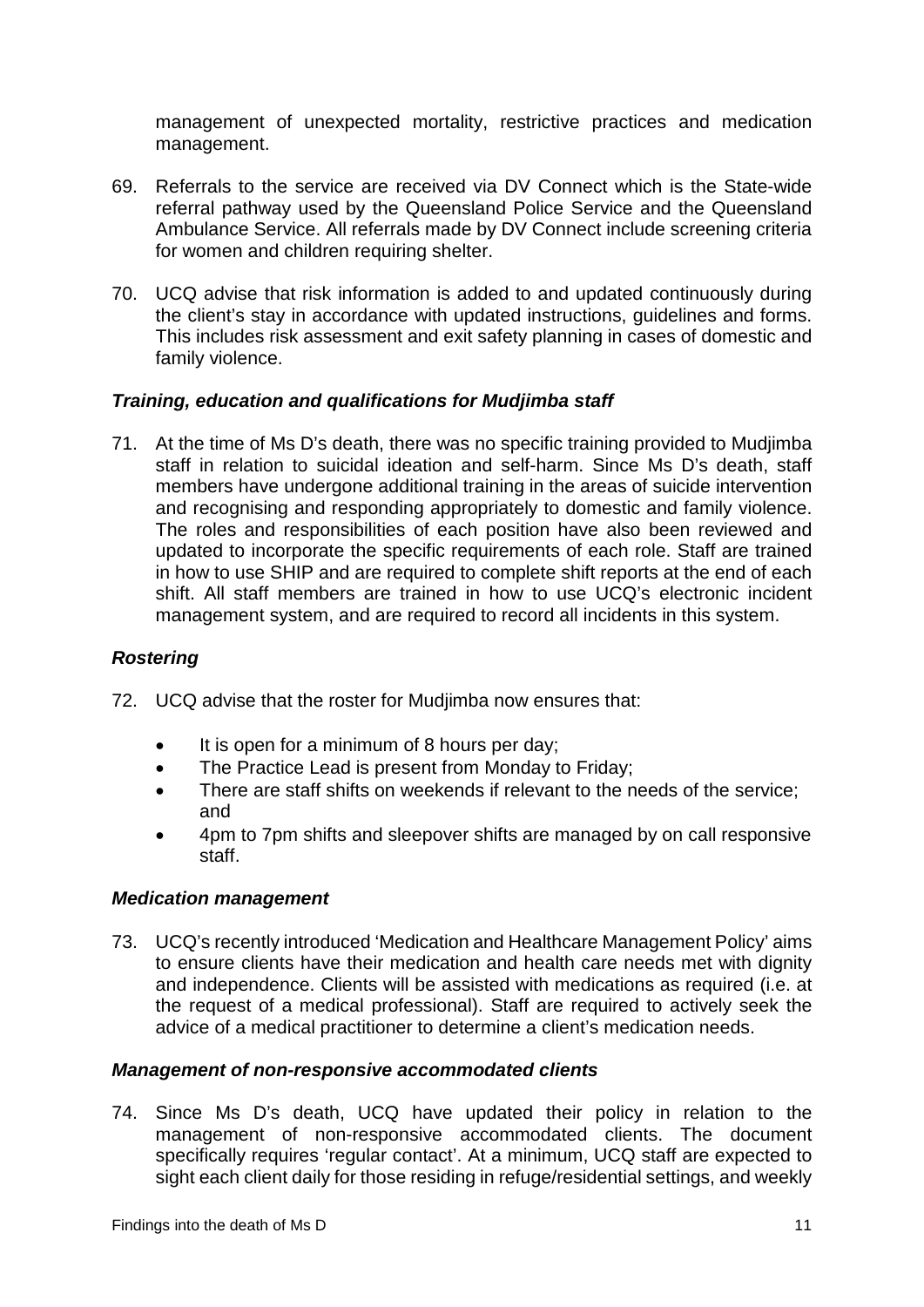for those residing in semi-independent accommodation or transitional housing. The document also considers clients who are 'high risk' and the factors which can heighten these risks. This includes clients escaping domestic violence and who have attempted suicide in the past or are currently expressing suicidal ideation. It is specified that clients who are assessed as high risk require more frequent communications and check-ins and further interaction with the residents support team (medical care providers, counsellors, family members).

### *Internal Quality Audit process and Safety Review Team*

75. Since Ms D's death, UCQ has introduced an internal quality audit process whereby the newly formed teams perform internal audits on service providers. UCQ has also implemented a 'client safe review team' with a State-wide focus on safety monitoring and oversight of all services within Child and Family Services.

# *Disciplinary action*

76. The UCC also advised that on 9 December 2013 a letter had been sent to Ms B which contained a formal written warning given on the basis that Ms B had:

*…..had a lapse of reasonable judgment by not pursing further care and contact*  with [Ms D] in the two days following the conversation with her where [Ms D] *indicated a high level of distress.[6](#page-13-1)*

- 77. In that letter an offer of additional training was made to Ms B. Following receipt of that letter, however, Ms B resigned.
- 78. On 7 June 2019 UCQ provided an update to the Coroners Court in which it was advised that all of the recommendations made in the workplace investigation report following Ms D's death had been implemented.

# <span id="page-13-0"></span>**Review by the Domestic and Family Violence Death Review Unit**

- 79. As Ms D was in the process of leaving a violent relationship at the time of her death, her death was the subject of an extensive review by the Domestic and Family Violence Death Review Unit (DFVDRU) at the Coroners Court. The original report of the review was given on 24 March 2017, and an update was provided on 4 June 2019.
- 80. The review considered the evidence gathered in the coronial investigation, including the workplace investigation by the UCC and the information given in their responses following Ms D's death.

<span id="page-13-1"></span><sup>6</sup> UCC Response to Coroners Request dated 3 November 2016. <u>.</u>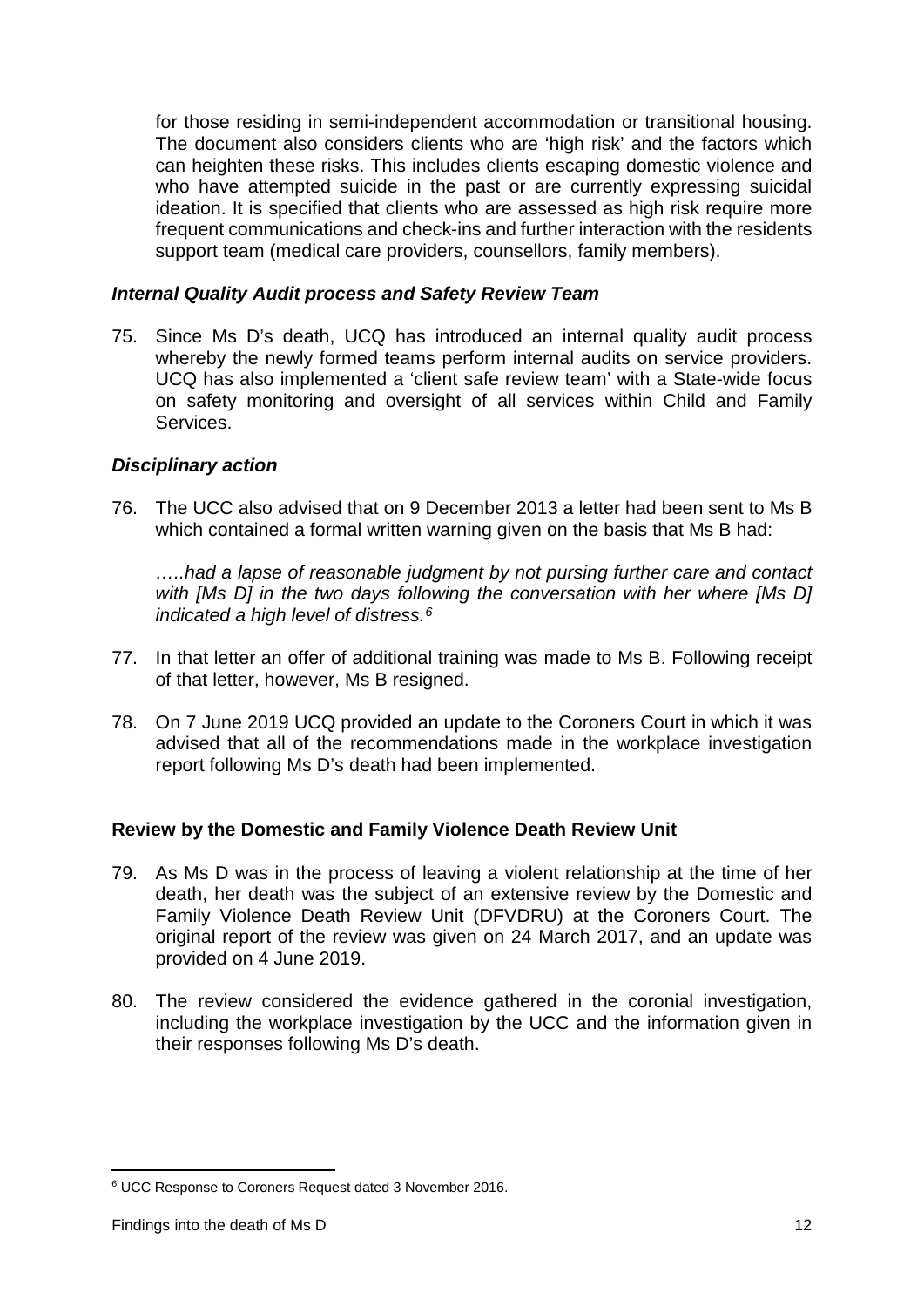# *Ms D's risk of suicide*

- 81. The review summarised the relevant literature which indicates that, in the period leading up to Ms D's death, there were several factors which would suggest that Ms D posed a significant risk of suicide, including:
	- Ms D's history of childhood and adult exposure to domestic violence, her mental health history including depression and previous suicide attempts, her history of substance abuse and her chronic pain condition;
	- Ms D's recent attempt to extricate herself from her violent relationship; and
	- The recognised likelihood that women who have been exposed to coercive control by a domestic partner are more likely to blame themselves for the abuse and conflict, their need to seek refuge and the related difficulties which follow.

#### *Contact with services*

- 82. The review observed Ms D's frequent contact with hospital and health services and specialist domestic and family violence support services in the two years prior to her death. The review noted that these contacts linked Ms D to "a broad range of services including hospitals, mental health services, community health services and domestic violence specialist support workers in relation to her experiences of domestic and family violence and suicidal ideation".[7](#page-14-0)
- 83. Despite this frequent and broad contact with services, Ms D's acute risk of suicide was not recognised. The review identifies that frontline services did not embrace a number of opportunities to properly assess Ms D's risk of suicide, and suggests that Ms D's significant risk could have been properly identified if the service providers involved had in place standardised suicide and self-harm risk screening at each intake; as well as co-ordinated case management between each service.
- 84. In respect of standardised screening, it was noted that:

*[t]o be effective, standardised screening at each intake should assess both chronic and acute risk to ensure a comprehensive assessment, and account for fluctuations and rapid escalation of suicide risk dependent upon the individual circumstances, history or precipitating events.[8](#page-14-1)*

85. While not seeking to place all of the responsibility for recognising client's chronic and acute risks on the Mudjimba staff, the review underlined that "refuge workers are in a unique position to engage with victims of domestic and family violence at a significant point of crisis".[9](#page-14-2)

-

<span id="page-14-0"></span><sup>7</sup> DFVDRU Final Review, 24 March 2017, para 25.

<span id="page-14-1"></span><sup>8</sup> DFVDRU Final Review, 24 March 2017, para 82.

<span id="page-14-2"></span><sup>9</sup> DFVDRU Final Review, 24 March 2017, para 84.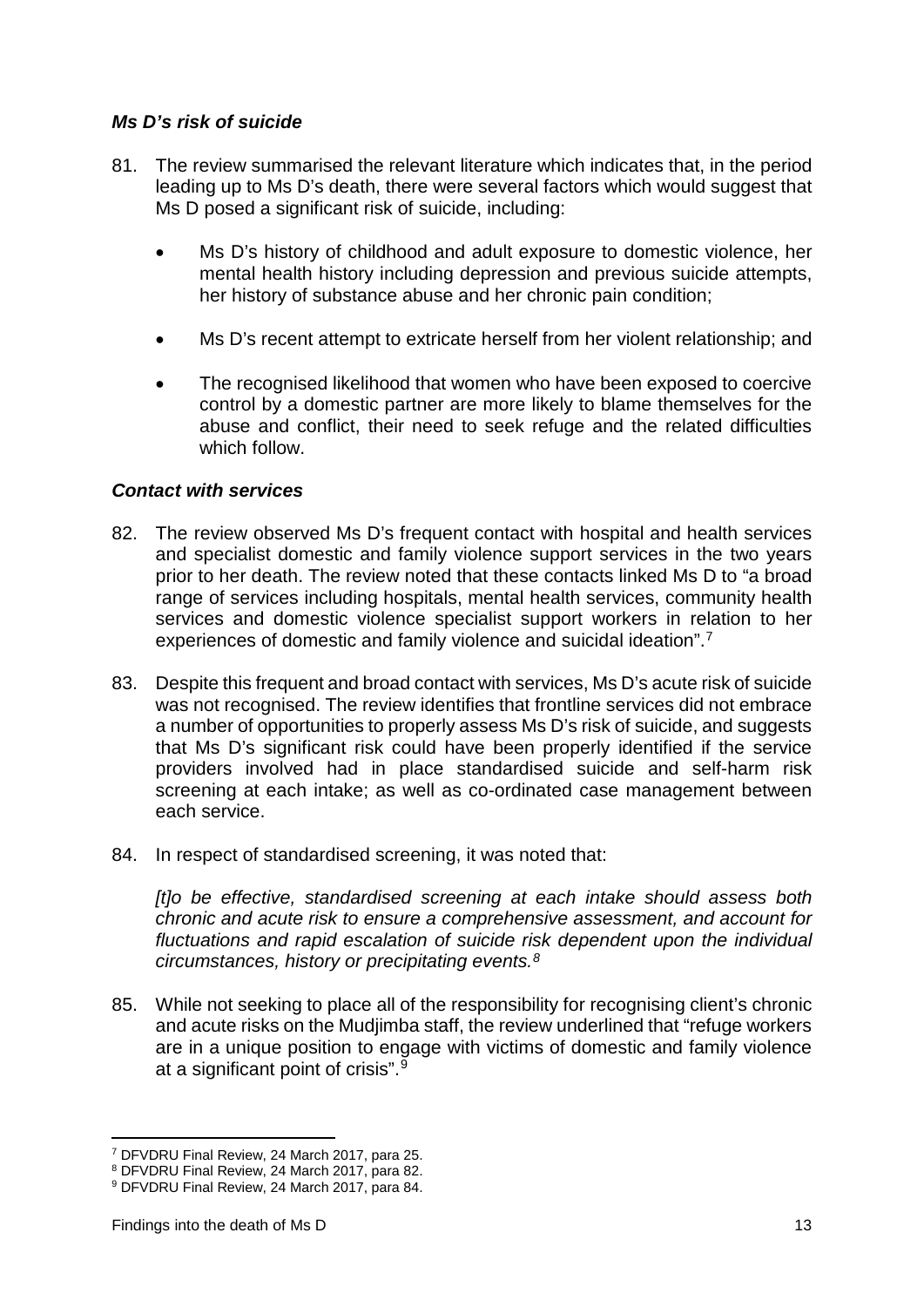- 86. In respect of the lack of co-ordinated case management in Ms D's case, the review noted that, while there was some indication that various services had attempted to share information and co-ordinate Ms D's care, "meaningful engagement [between services] was impeded by multiple staff across agencies working with the deceased for a short time, or on an ad hoc basis".<sup>[10](#page-15-0)</sup>
- 87. The practical outcome of this lack of service co-ordination is that Ms D had to continually tell her story to new support workers, and there was no one particular worker who was able to track Ms D's risk of suicide in response to various events, such as the escalation in Mr T's abusive tactics in the days immediately prior to Ms D's death. The review recommends that:

*Where multiple agencies are working with a client, it is important that a 'key worker' is working with a client, who works as the primary case manager and has the capacity to establish effective rapport with the client, and assist them in navigating the various services and agencies.[11](#page-15-1)*

# *Specific opportunities missed*

- 88. As well as noting the systemic issues that contributed to the failure to properly assess Ms D, the DFVDRU review identified a number of issues which were specific to Ms D's case. These were identified as 'missed opportunities for intervention' where, if intervention had occurred, it is likely that the protective outcomes for Ms D would have increased, and potentially prevented her death. These missed opportunities included:
	- failure by a staff member of the Kingaroy Hospital to protect Ms D's privacy – Mr T was contacted by the hospital contrary to Ms D's explicit request that only her daughter know of her admission;
	- failures by the UCC and by staff at Mudjimba to adhere to their service agreement in respect of the management of Ms D's case, such as adequate staffing levels, relevant staff training and proper maintenance of case notes and recording of observations;
	- lack of co-ordination between Ms D's treating practitioners and the service providers which allowed Ms D to have access to lethal amounts of prescription medication;
	- the failure by various service providers to assist and encourage Ms D to make an application for a protection order against Mr T;
	- staff at Mudjimba allowed visitors to attend Ms D at the safe house, which was a clear breach of policy;
	- the failure by Ms B to respond appropriately to the call from Ms D on 19 October 2013, which should have been recognised as a crisis and properly managed; and
	- the failure by Mudjimba staff to check on Ms D on 20 and 21 October 2013.
- 89. In the 2019 update to the review, the DFVDRU drew attention to a number of changes which have occurred in Queensland since Ms D's death which address

<sup>10</sup> DFVDRU Final Review, 24 March 2017, para 88. <u>.</u>

<span id="page-15-1"></span><span id="page-15-0"></span><sup>11</sup> DFVDRU Final Review, 24 March 2017, para 90.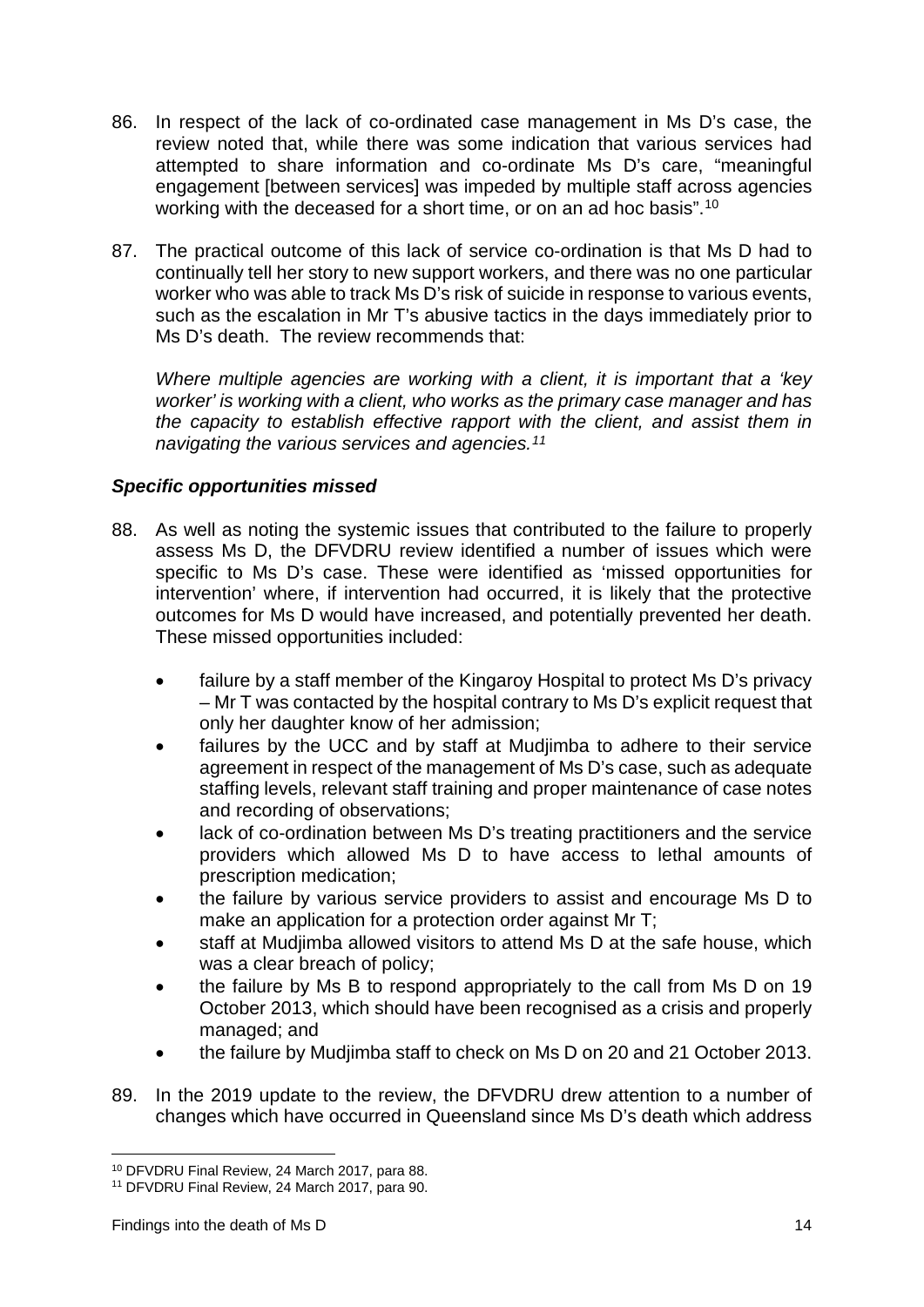specific issues raised in their original review. These include the Integrated Service Response Trial in Cherbourg, and the proposed introduction in Queensland of a real-time prescription monitoring system. These will be discussed in more detail in the final section of this review.

### <span id="page-16-0"></span>**Expert review**

- 90. As part of the coronial investigation, expert advice was sought from a psychologist, Ms B, the Director and Principal Psychologist at Suicide Risk Assessment Australia. Ms B was provided with the evidence obtained in Ms D's case, the investigation report and response of the UCC and the DFVRU Review. She was asked to comment on the adequacy of the services provided to Ms D, including those pertaining to community based care, assessment and management of suicidality, communication practices between services engaged in her treatment and care, and the capacity to which services working with Ms D could respond to her mental health needs.
- 91. On 27 July 2017 Ms B provided a report in which she gave her expert opinion on Ms D's case. Ms B's report is detailed and discussed in-depth the relevant Darling Downs Hospital and Health Service (DDHHS) suicide risk assessment policies and procedures in place at the time, as well as their use by particular practitioners in respect of Ms D's circumstances. She evaluated the efficacy of these identified policies against the most up-to date suicide prevention research and literature available at the time of her report. In addition she discussed Safety Planning, a clinical suicide prevention tool which she notes appeared to be missing from the DDHHS standard provisions of care.
- 92. Ms B's findings are most clearly and succinctly summarised in the Executive Summary of her Report:

# *Suicide Risk Assessment Policy, Procedures, and Methodology within DDHHS District*

- *In 2013 DDHHS were adhering to assessment protocols and methodology that [were] inconsistent with current research.*
- *Consistent with this finding, mental health practitioners used suicide risk assessment scales/psychometric tools, such as the Suicide Risk Assessment Tool where those tools do not support good clinical management and formulation practices for management of patients who may be suicidal.*
- *Evidence was found of discordance between several DDHHS polices, including the Emergency Triage policy expecting brief/immediate assessment for medical emergency (less than 5 minutes) where suicidality is not adequately defined within this frame of reference.*
- *Although clinical notes and documentation alluded to another policy or protocol with respect to the management of patients discharged following suicide attempt, this documents was not available within the evidence for consideration. As such, no opinion or comment has been made on the value of this document or practice.*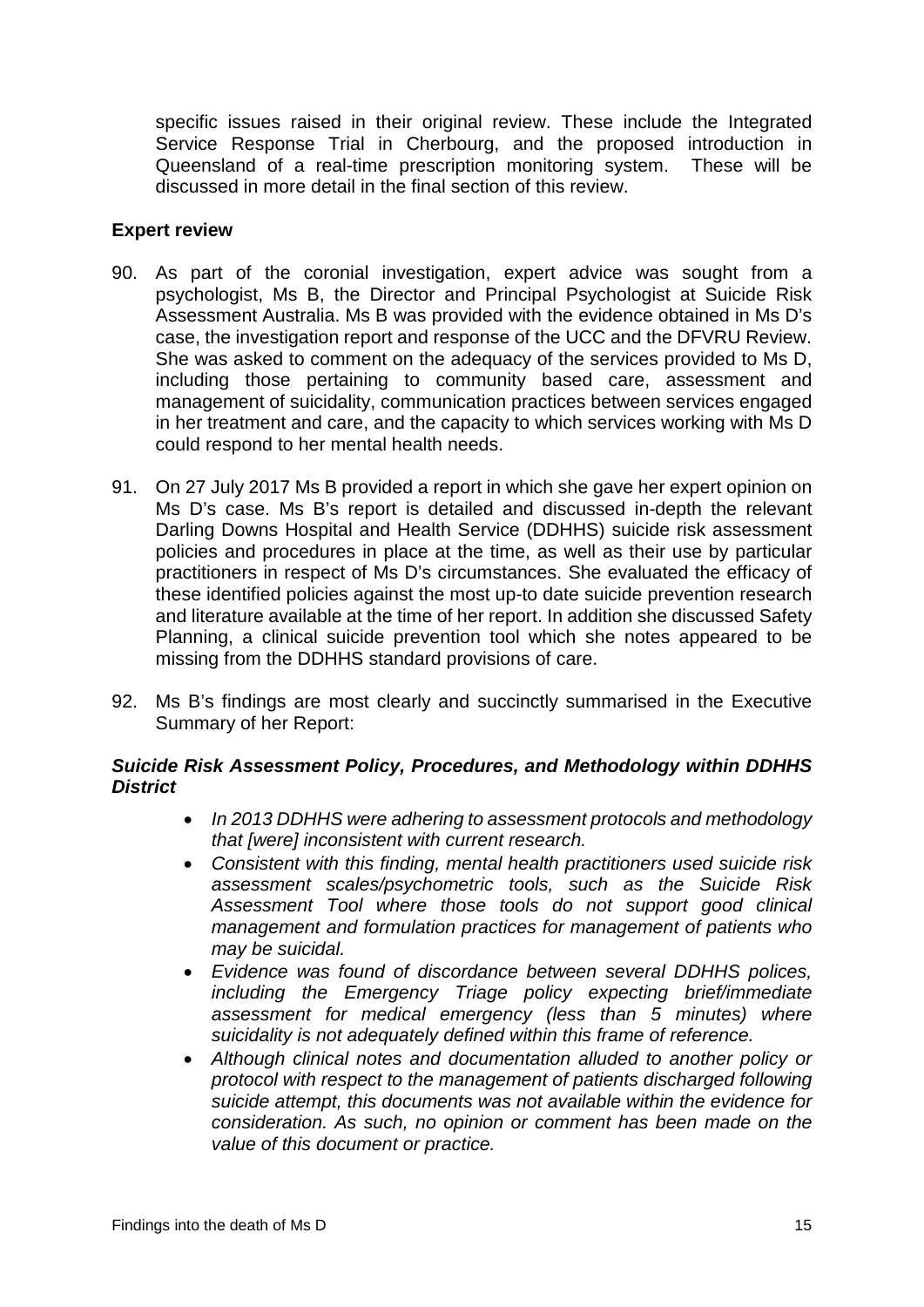- *No evidence was available for consideration herein, with respect to lines of accountability in the implementation of protocol in managing risk for suicide. As such, no opinion or comment has been made on systems for monitoring accountability in more senior levels of management with DDHHS employees.*
- *There was no evidence in the available documentation of formal interagency collaboration strategies underpinning suicide prevention and intervention efforts between DDHHS and external service providers.*

#### *Human Factors and Professional Practice*

- *Several factors were identified as requiring further development in DDHHS employees, in relation to documentation, assessment and management of clients presenting with suicidality.*
- *Notwithstanding the inherent problems associated with the use of the Suicide Risk Assessment Tool, concerns are identified in the administration and interpretation of results from the tool by Registered Nurse D, when administered with Ms D.*
- *Further concerns were identified in how the Suicide Risk Assessment Tool results obtained from Ms D were transcribed from the original document to the document supporting the discharge patient management plan. The original score from the Suicide Risk Assessment Tool obtained on 24 September 2013 was "Medium" yet would appear to have been transcribed to "Low" without explanation. It should be noted that there is limited evidence generally regarding post-suicide attempt management systems to qualify the approach taken with respect to Ms D's discharge and management planning.*
- *The basic document on page 104 of Form 7 – Kingaroy Hospital Community Health Records prompts the clinician to implement Safety Planning. There is no evidence that this had occurred formally, or by any mental health professional engaged in Ms D's care from when the risk was initially identified in January 2013 until her death in October 2013.*
- *In the 12 months prior to Ms D's death by suicide, there is no evidence to demonstrate that any mental health practitioner probed and documented Ms D's suicidal intent and specifically her ideated mechanisms for death, on which intervention strategies could be focussed.*
- *No evidence was available to verify or otherwise that Ms D had access to psychological interventions, by way of evidence based treatment of suicidality.*

#### *Mechanism of Death*

- *Ms D had access to lethal doses of medication that had been prescribed to her by her treatment providers. Current research consistently demonstrates the value of means restriction in preventing deaths by suicide.*
- *There is no evidence in the documentation considered to demonstrate that practitioners at any level of service provision considered means restriction as a suicide prevention strategy. It is observed that opportunities for*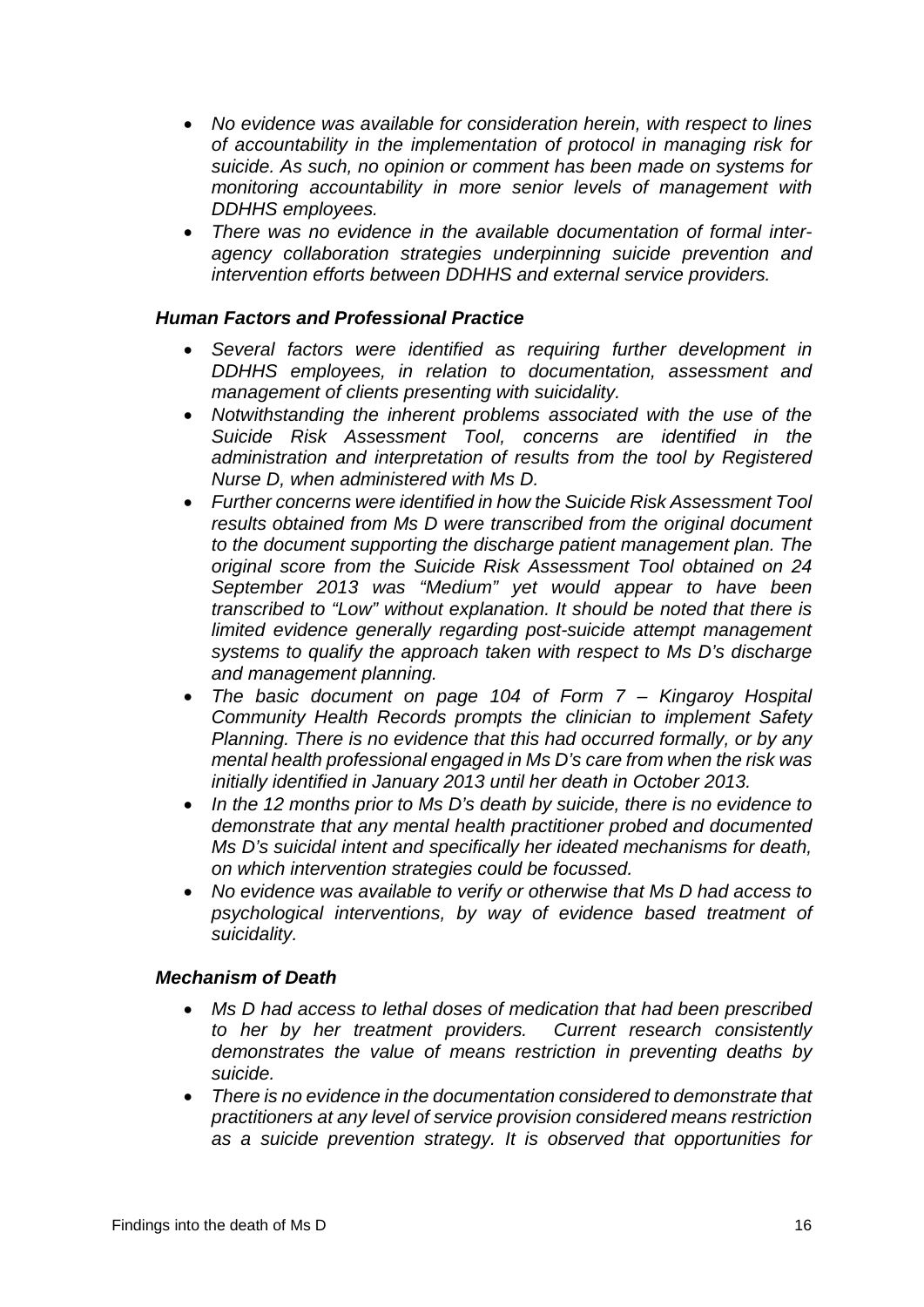*suicide prevention may have been achieved though considering alteration to prescribing practices and other restricted dispensing practices.[12](#page-18-0)*

#### 93. In respect of these findings, Ms B advised that:

*[DDHHS] have a number of policies and protocols that were reviewed in the examination of Ms D's access to services. It is observed that these policies and protocols would be more effective in the assessment and management of suicidality if considered in the context of current research evidence focusing on better practice suicide risk assessment.*

*There is no integrated case formulation and planning evident from the notes. While each practitioner may have had an understanding of the pressures impacting Ms D, there is an absence of a key worker calling a case management meeting to ensure that not only the psycho-social stressors are being addressed, but that they were working to identify and connect Ms D to a suitably qualified and [skilled] Psychologist (or Counsellor) capable of offering treatment options*  for suicidality. It is unclear why this has not occurred and whether staffing, time *limitations, systemic barriers or attitudes are relevant factors.*

*There is a lack of clarity regarding the impact of Ms D's sudden cessation of cannabis on her experience of pain and further, whether this may or may not have led her to source the additional scripts for Jurnista in the absence of a suicide plan.*

*Inconsistencies and problems evidences within the available documentation may reflect time pressures impacting service providers, laziness, poor clinical practice or deliberate concealment. There is insufficient evidence from which to determine the more likely explanation. Further, these tensions may be the result of short staffing, attitudinal barriers or other systemic limitations.*

*There is the potential that Ms D's daughter, S (and family or friends) have not been receptive or interested in receiving psycho-education on suicidality from the mental health service providers. Whilst this is a potential, there is no evidence whatsoever that she, or any support person, was ever engaged in a collaborative manner in understanding Safety Planning, help seeking or management of Ms D's suicidality. Even with the potential tension between family members and service providers regarding how to support a person evidencing suicidality, service providers have a duty of care to ensure the information is available. This is not evidence in this instance.[13](#page-18-1)*

94. Finally, Ms B noted with approval the "sound recommendations and observations"[14](#page-18-2) which were made by UCC following their investigation, and by the DFVDRU in their Review.

-

<span id="page-18-0"></span><sup>&</sup>lt;sup>12</sup> Expert Witness Report into the Death by Suicide of Ms LD, 27 July 2017, pp  $2 - 3$ .

<span id="page-18-1"></span><sup>&</sup>lt;sup>13</sup> Expert Witness Report into the Death by Suicide of Ms LD, 27 July 2017, p 37.

<span id="page-18-2"></span><sup>&</sup>lt;sup>14</sup> Expert Witness Report into the Death by Suicide of Ms LD, 27 July 2017, p 37.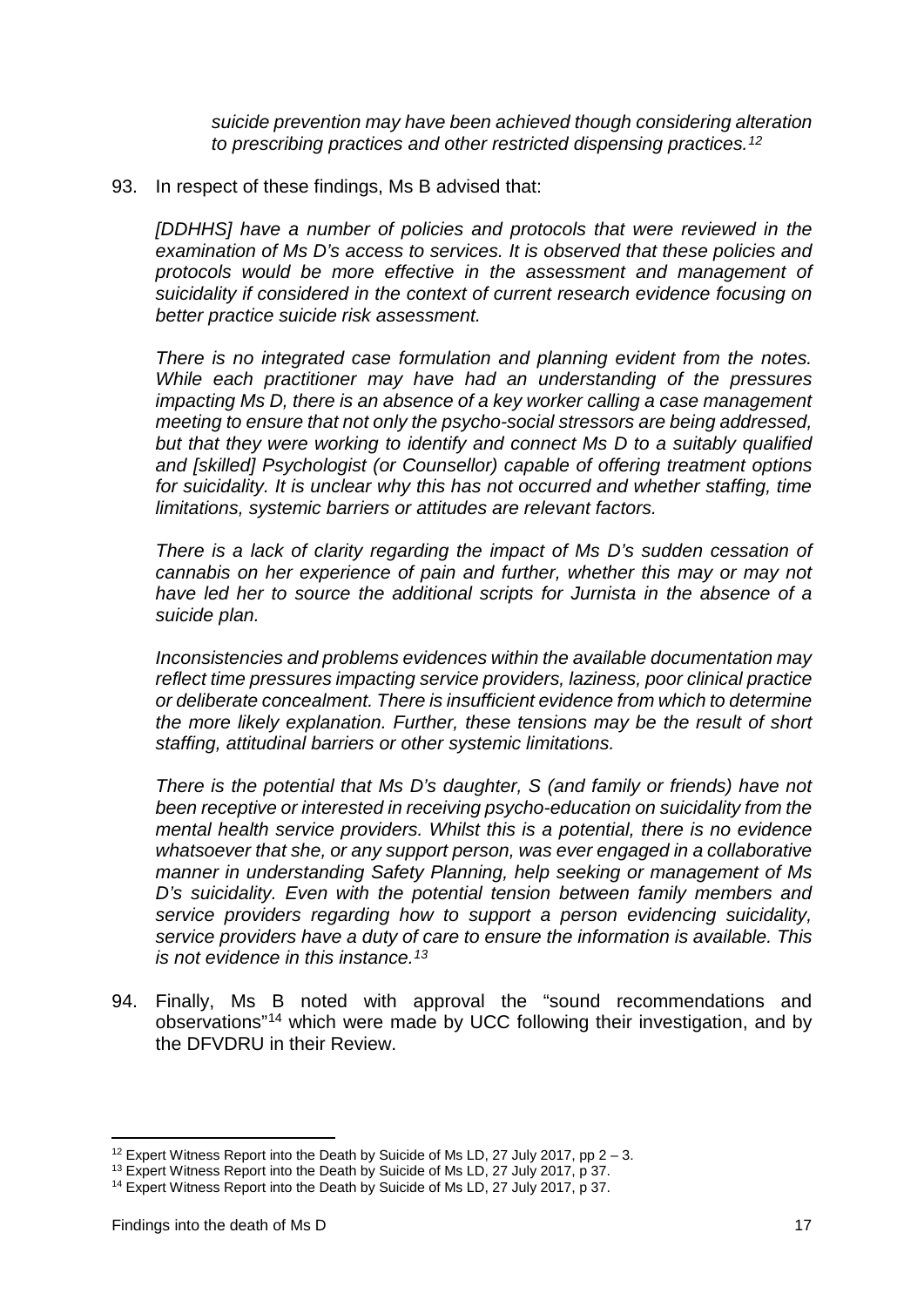#### <span id="page-19-0"></span>**Darling Downs Hospital and Health Service improvement actions**

- 95. On 2 November 2017 the DDHHS gave a response to the matters raised by Ms B in her report. DDHHS acknowledged the issues raised by Ms B, "particularly regarding the inconsistency of the protocols and methodology with best evidence in assisting suicidality."[15](#page-19-1)
- 96. DDHHS also noted the inconsistencies and deficiencies in documentation which had been identified by Ms B, and advised that these "are considered to be a reflection of time pressures and lack of resourcing".[16](#page-19-2)
- 97. DDHHS advised, however, that since 2013, they have undertaken significant work and improvements in assessing and managing suicidal risk. In respect of Ms B's comments regarding the lack of inter-agency collaboration strategies, DDHHS advised that:

*The service agrees that the fundamental aspects of evidence based safety planning processes should be incorporated into DDHHS standard provisions of care and notes the collaborative processes with third parties. In the case of Ms D, alteration to the management of her medications may have resulted in a means restriction strategy. Since the incident, the service has dedicated substantial resources to bolstering partnership and collaboration with nongovernment and government agencies connected to maintaining the safety of our consumers. The service has also dedicated considerable resources since the incident to refocus and build upon the collaborative relationship between Emergency Departments (including rural) and mental health. In particular, the DDHHS has implemented Nurse Navigators who are employed in rural areas and work specifically with mental health patients with complex needs. Specifically, one of the responsibilities of the Nurse Navigators is to provide a central point of communication and engagement to ensure optimal care and coordination of services along a patient's entire health care journey.[17](#page-19-3)*

98. In respect of identifying the risk of victims of domestic and family violence such as Ms D, DDHHS advised that:

*In addition, the DDHHS Allied Health department is in the process of developing clinical practice guidelines for social workers for Domestic and Family Violence (DFV).This includes a Working Party to identify key issues such as clinical response, data collection and staff awareness of leave entitlements. A DDHHS DFV Action plan is being developed and a common risk assessment has been implemented – currently 250 clinicians, both social workers and clinical facilitators have received this training to date. This referral pathway for DFV is available to all staff and is being actively promoted. These measures have been instituted to address such factors which increased vulnerability to suicide.[18](#page-19-4)*

<u>.</u>

<span id="page-19-1"></span><sup>15</sup> DDHHS letter dated 2 November 2017, p 1.

<span id="page-19-2"></span><sup>16</sup> DDHHS letter dated 2 November 2017, p 1.

<sup>17</sup> DDHHS letter dated 2 November 2017, p 2.

<span id="page-19-4"></span><span id="page-19-3"></span><sup>18</sup> DDHHS letter dated 2 November 2017, p 2.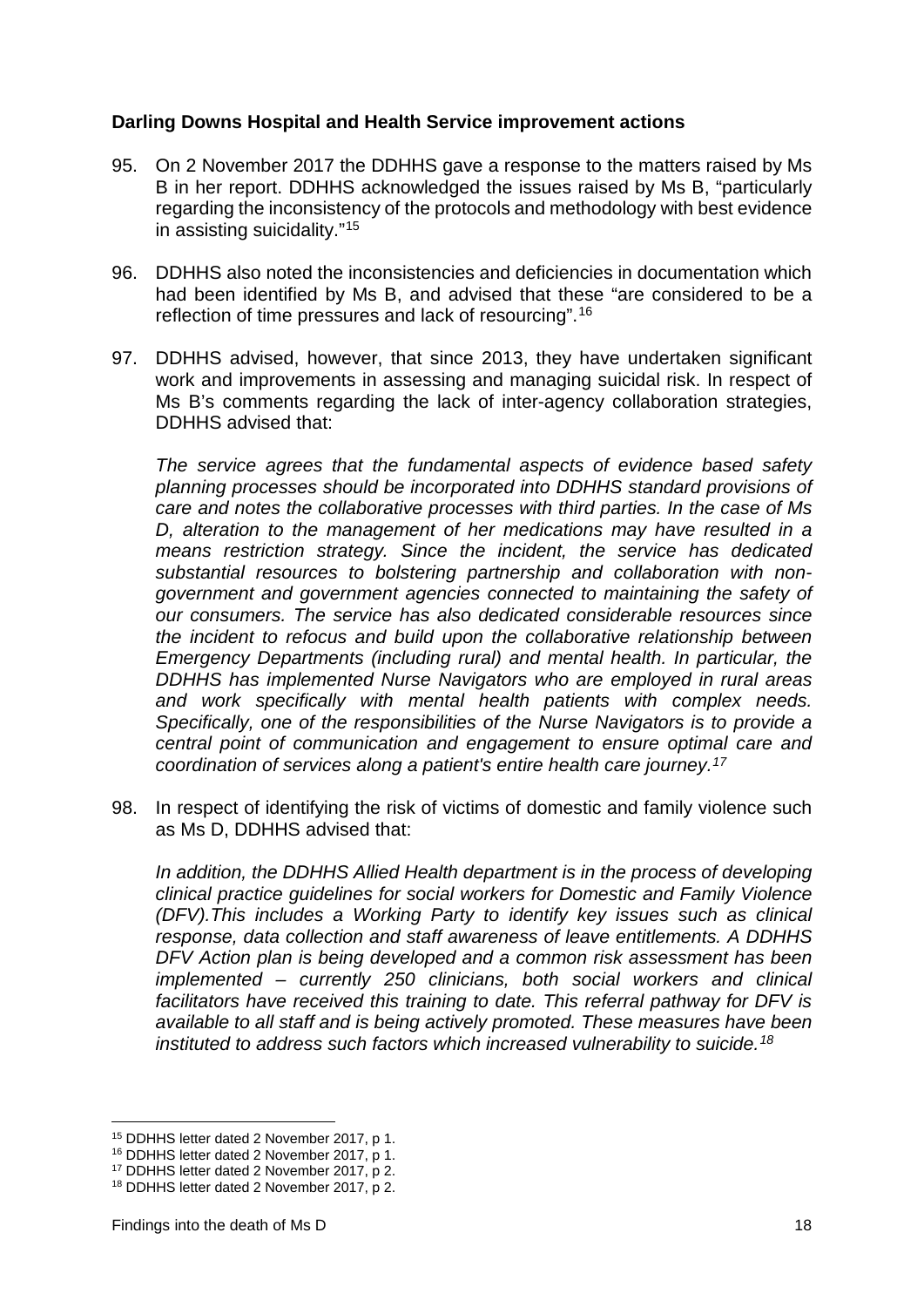# <span id="page-20-0"></span>**Changes to mental health and suicide prevention services in Queensland Health**

- 99. Since Ms D's death, various changes have been introduced in Queensland which aim to improve mental health service delivery and suicide prevention. Some of these have been mentioned above as specific measures which may have improved the outcome in Ms D's case. Others have been introduced since the various reviews of Ms D's circumstances, but address gaps which were identified in her care.
- 100. Many of these reforms were implemented in response to the report delivered by the Taskforce on Domestic and Family Violence in 2015 entitled *Not Now, Not Ever: Putting an End to Domestic and Family Violence in Queensland*, following a state-wide enquiry by the Taskforce.<sup>[19](#page-20-1)</sup>
- 101. As part of the investigation into Ms D's death, the Strategic Policy and Legislation Branch in the Queensland Department of Health was asked by the Coroners Court to provide information about any mental health policy reform related to suicide prevention, relevant training available to Queensland Health Staff, and Queensland Health's participation Integrated Service Response to Domestic and Family Violence Trial in Cherbourg.

#### *Policies, plans and programs*

- 102. In May 2016 Queensland Health released 'My health, Queensland future: Advancing health 2026', which is a plan aimed at making Queenslanders among the healthiest people in the world by promoting wellbeing, delivering healthcare, connecting healthcare and pursuing innovation. One "headline measure of success" in this strategic agenda is to reduce suicide rates in Queensland by 50% by 2026.[20](#page-20-2) Relevant to Ms D's case, Queensland health also aims to have a single medical record shared between service providers, and underlines the importance of the new role of nurse navigator in providing integrated care to patients.[21](#page-20-3)
- 103. In October 2016, the Minister for Health and Minister for Ambulance Services released 'Connecting Care to Recovery 2016–2021: A plan for Queensland's State-funded mental health, alcohol and other drug services'. This plan builds on the 'My health, Queensland future' plan by:

*…strengthening collaboration and effective integration across our treatment service system to more effectively respond to individuals with the most severe mental illness or problematic substance misuse, either episodic or persistent….[and acknowledging that] an individual's mental health and wellbeing and substance use may be impacted by broader social and economic factors including access to housing, education, employment and social* 

- <span id="page-20-2"></span><span id="page-20-1"></span><sup>20</sup> <https://www.health.qld.gov.au/system-governance/strategic-direction/plans/vision-strategy> at p 11 of PDF link.
- <span id="page-20-3"></span><sup>21</sup> <https://www.health.qld.gov.au/system-governance/strategic-direction/plans/vision-strategy> at pp 19 - 21 of PDF lin<sub>k</sub>.

<sup>19</sup> <https://www.csyw.qld.gov.au/campaign/end-domestic-family-violence/about/not-now-not-ever-report> <u>.</u>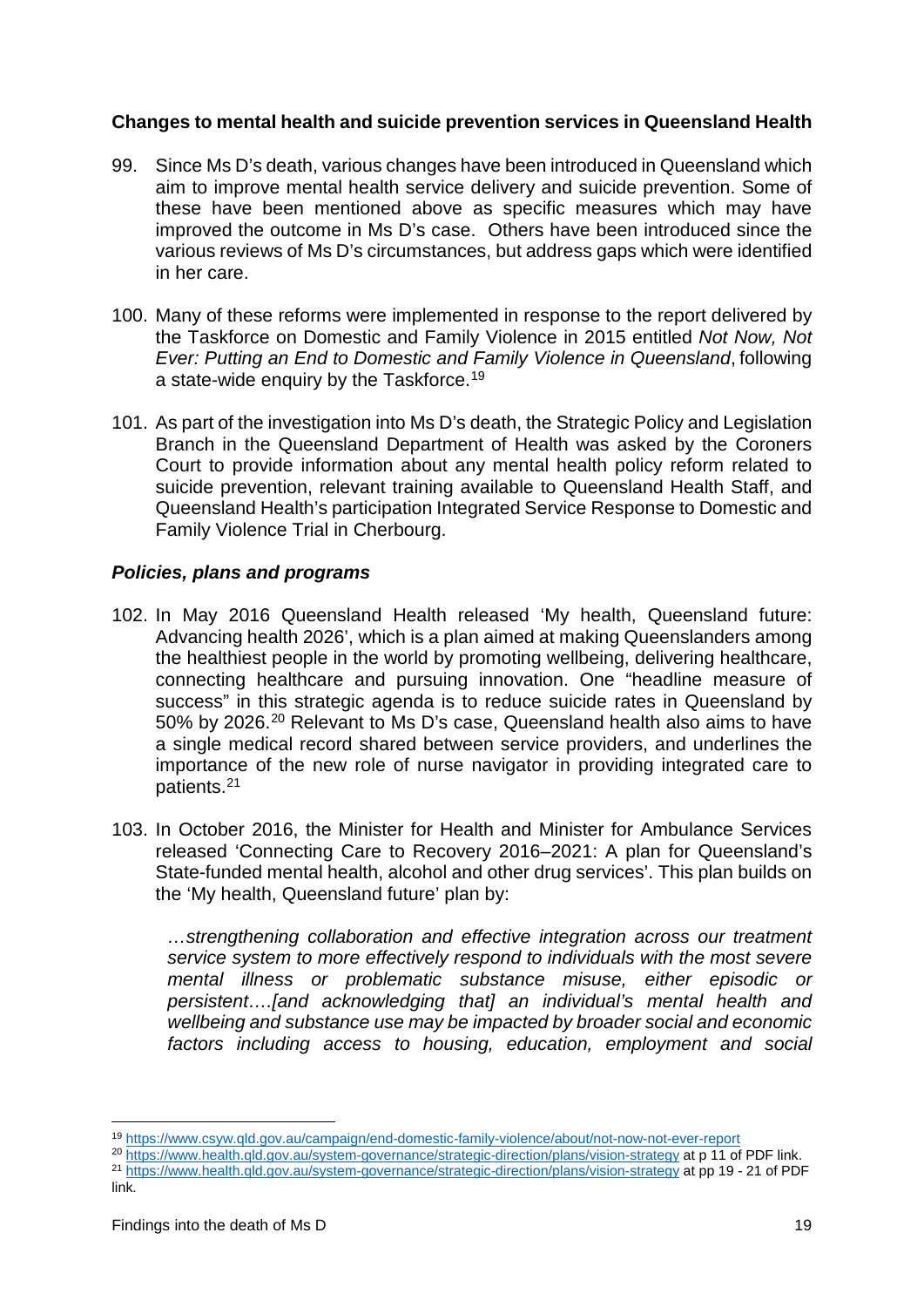*connectedness, as well as situations where domestic and family violence and gendered violence may exist.[22](#page-21-0)*

- 104. As part of 'Connecting Care to Recovery 2016-2021' \$9.6 million in funds has been allocated over 2016 to 2019 in the 'Suicide Prevention in Health Services Initiative'. The Initiative involves three components, all of which, if implemented as planned, would improve outcomes for patients in similar circumstances to Ms D:
	- *1. The establishment and operation of a Queensland Suicide Prevention Health Taskforce (the Taskforce) as a partnership between the Department of Health, Hospital and Health Services, Primary Health Networks and people with lived experience.*
	- *2. Analysis of events relating to deaths by suspected suicide of people that had a recent contact with a health service to inform future actions and improvements in service responses.*
	- *3. Continued implementation of training for hospital emergency department staff and other frontline acute mental health care staff in recognising, responding to and providing care to people presenting to Hospital and Health Services with suicide risk.[23](#page-21-1)*

#### *Training/tools for health practitioners*

- 105. The Queensland Centre for Mental Health Learning (QCMHL) has run mental health education programs for mental health professionals since 2006, and Queensland Health has advised that Queensland Health staff are encouraged to undertake these programs if they are relevant to their work.
- 106. In 2015-16, QCMHL, in collaboration with the Clinical Skills Development Service, developed the Suicide Risk Assessment and Management in Emergency Department settings training package. This training "aims to enhance Queensland Health Emergency Department staff capabilities in recognising, engaging and responding to individuals experiencing a suicidal crisis".[24](#page-21-2)
- 107. The existing QCMHL Suicide Risk Assessment and Management Training for mental health clinicians training was reviewed in 2017 to reflect contemporary clinical practice and shape it into a more experiential and practical course. The new course, entitled 'Engage, Assess, Respond to, and Support Suicidal People', builds on the "Suicide Risk Assessment in Emergency Department settings course with further enhancements supporting the implementation of the Zero Suicide in Healthcare within the Gold Coast Hospital and Health Service, as well as key aspects of the previous suicide risk assessment course."[25](#page-21-3)

<u>.</u>

<span id="page-21-0"></span><sup>22</sup> <https://www.health.qld.gov.au/clinical-practice/guidelines-procedures/clinical-staff/mental-health/plans-strategic> at p 4 of PDF link.

<span id="page-21-1"></span><sup>23</sup> <https://www.health.qld.gov.au/clinical-practice/guidelines-procedures/clinical-staff/mental-health/plans-strategic>

<span id="page-21-2"></span><sup>&</sup>lt;sup>24</sup> <https://www.qcmhl.qld.edu.au/index.php> - QC25 Course handout.

<span id="page-21-3"></span><sup>25</sup> <https://www.qcmhl.qld.edu.au/index.php> - QC2 Course handout.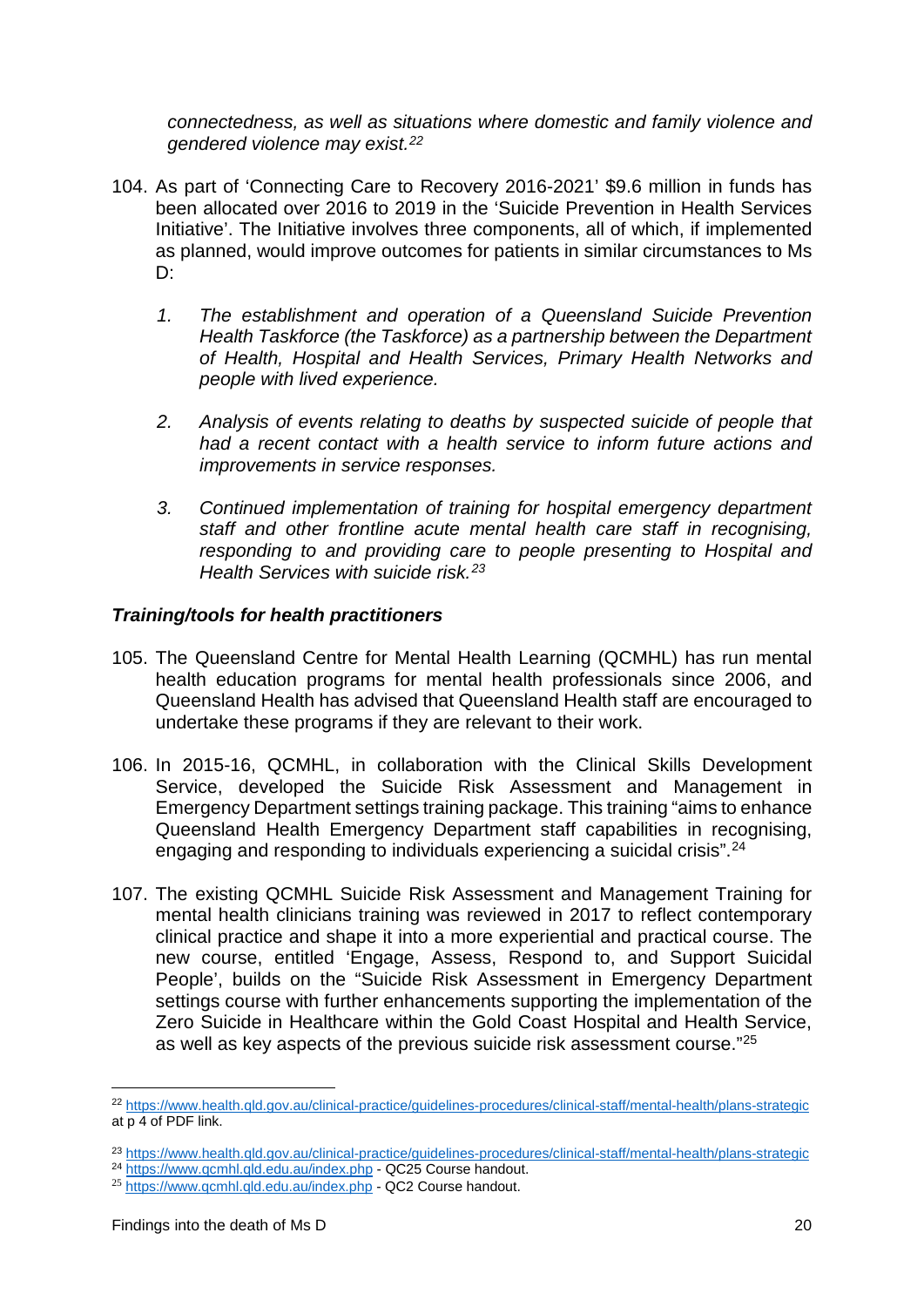108. Queensland Health also advised that a review of their core suite of mental health clinical documentation began in September 2015, with the updated documentation being made available in 2017. The purpose of the review was:

*…to ensure mental health clinicians have access to user-friendly documentation to facilitate uniform capture of clinical information to support the delivery of contemporary, high quality services for consumers.[26](#page-22-0)*

- 109. The revised forms for Mental Health Services were accompanied by a new User Guide, and include:
	- Triage and Rapid Assessment;
	- Risk Screening Tool;
	- General Assessment
	- Case Review;
	- Care Plan; and
	- Transfer of Care.<sup>[27](#page-22-1)</sup>

110. A range of changes to the forms were made, which were aimed at:

- Improving recognition of co-occurring conditions and patients with multiple service providers and complex needs;
- Highlighting the responsibilities of the clinician transferring the care of a patient to another service provider;
- Better identifying who provided input into the patient's case review, which may include a general practitioner or other service providers; and
- Ensuring high quality, comprehensive clinical records for patients.

#### *Integrated Service Response Trial - Cherbourg*

- 111. Cherbourg was chosen by the Queensland Government as one of three Integrated Service Response trial sites, which are part of the Queensland Government's ongoing commitments to implement recommendations from the *Not Now, Not Ever* Report. [28](#page-22-2)
- 112. Cherbourg, Mt Isa and Logan/Beenleigh, were the first three of a total of eight trial sites, and the Cherbourg trial began 2016. Whilst this work is led by the Department of Communities, Child Safety and Disability Services, there are a number of key stakeholder agencies including Queensland Health and the DDHHS.
- 113. In their update on the progress of the Cherbourg trial, the DFVDRU team noted that:

-

<span id="page-22-0"></span><sup>&</sup>lt;sup>26</sup> Information to Coroner from The Strategic Policy and Legislation Branch in the Queensland Department of Health, 31 October 2017.

<span id="page-22-1"></span><sup>27</sup> [https://www.health.qld.gov.au/\\_\\_data/assets/pdf\\_file/0030/368454/qh-gdl-365-1.pdf](https://www.health.qld.gov.au/__data/assets/pdf_file/0030/368454/qh-gdl-365-1.pdf)

<span id="page-22-2"></span><sup>28</sup> [https://www.communities.qld.gov.au/gateway/end-domestic-family-violence/our-progress/enhancing-service](https://www.communities.qld.gov.au/gateway/end-domestic-family-violence/our-progress/enhancing-service-responses/focus-cherbourg-integrated-service-response-trial)[responses/focus-cherbourg-integrated-service-response-trial](https://www.communities.qld.gov.au/gateway/end-domestic-family-violence/our-progress/enhancing-service-responses/focus-cherbourg-integrated-service-response-trial)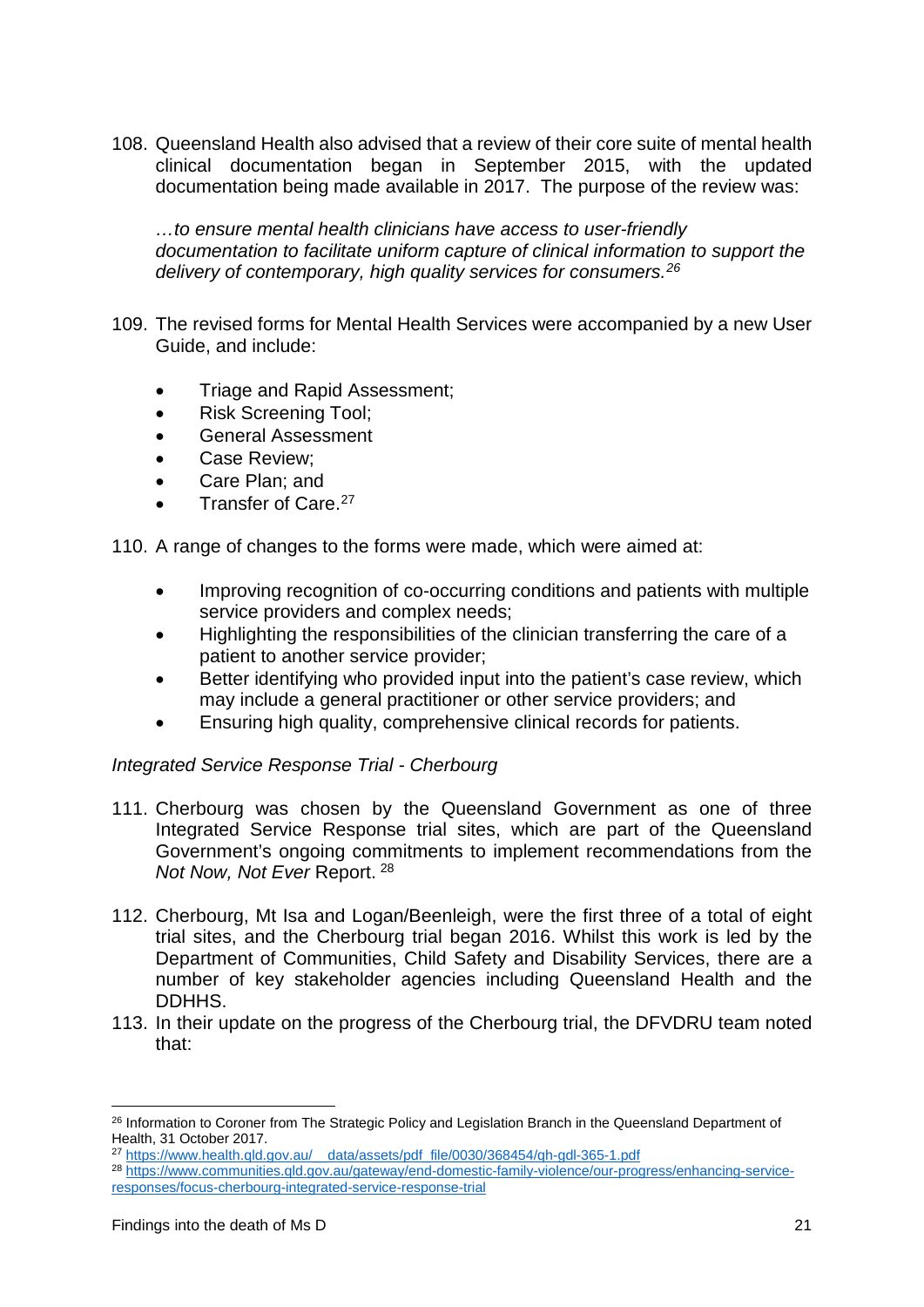*The integrated service response trial focuses on how service systems can work together in a timely, structured, collaborative way to ensure people affected by domestic and family violence receive quality and consistent support.[29](#page-23-0)* 

- 114. An evaluation of the trial is currently being conducted, but outcomes are not yet known. However, funding was allocated in order to:
	- Support health service staff in responding to domestic and family violence matters;
	- Support and facilitate the provision of domestic and family violence training to health service staff;
	- Facilitate liaison, communication and information sharing with other government agencies, community organisations and non-government service providers (high risk team); and
	- Contribute to the development, implementation and review of local domestic and family violence guidelines and procedures (co-design of integrated service response).
- 115. Queensland Health advised that the mental health Clinical Nurse Consultant at Cherbourg Hospital has received training by the Queensland Centre for Domestic and Family Violence Research specifically for the integrated service response trial. Four other staff from Cherbourg have participated in high risk team training to improve multi-agency responses.

# *Improvements made by Department of Housing and Public Works*

- 116. At the time of Ms D's death, the Department of Communities, Child Safety and Disability Services (DCCSDS) was the contract manager of the service agreement operating Mudjimba. The Department of Housing and Public Works (DHPW) took over responsibility in mid-November 2013 as a result of a government shuffle of responsibility between the two departments. Following recommendations made in the *Not Now, Not* Ever Report, however contract management reverted back to the DCCSDS in July 2016. Part of the intent of this shift was to improve service provision to victims of domestic and family violence who are separating from their partners.
- 117. In September 2017 DPHW advised the Coroner's Court that, despite management of the contract for Mudjimba having been handed back to DCCSDS, it had worked with that department to review and respond to Ms D's case. In addition, the DHPW advised that it had accepted responsibility for the implementation of Recommendation 88 of the *Not Now Not Ever* Report, which was that "the Queensland Government expand the range of responses to alleviate housing stress and homelessness for women and children escaping domestic and family violence, including the eligibility criteria on programs such as rental grants and bond loans".
- 118. The DHPW advised that, in response to Recommendation 88, it has:

<span id="page-23-0"></span><sup>29</sup> DFVDRU – Additional information June 2019, para 21. <u>.</u>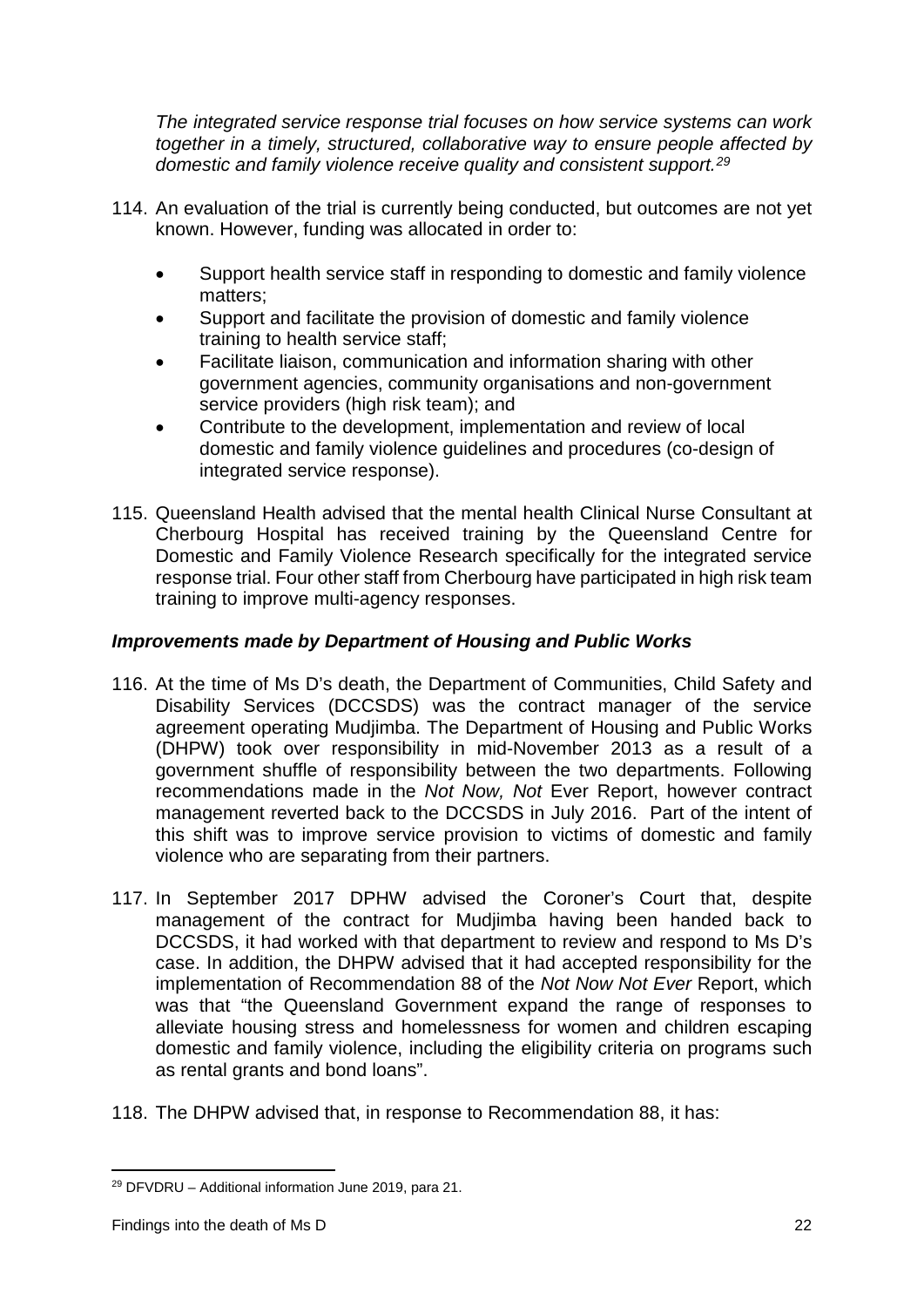- *made improvements to the Housing Needs Assessment tool to help department staff more easily identify women and children affected by domestic and family violence;*
- *[introduced] automated bond loan approvals for clients escaping domestic and family violence who have verified their circumstances;*
- *written to the Domestic and Family Violence Specialist Homelessness Service providers to clarify the supportive approach that clients escaping domestic and family violence can expect to receive from Housing Service Centres in relation to:* 
	- *bond loans and rental grants;*
	- *RentConnect services;*
	- *social housing assistance;*
	- *tenants and management of social housing tenancies.*
- *developed and distributed information to Housing Service Centres that details and clarifies housing assistance available for clients impacted by domestic violence;*
- *engaged with Housing Service Centre staff to continue to strengthen their knowledge and understanding of the assistance that is to be provided to women and children escaping domestic and family violence and the support services that are available to assist so appropriate and timely referrals can be made when needed; and*
- *Reviewed existing social housing applications and transfer requests that have identified domestic and family violence and explored options for providing assistance and supportive responses.[30](#page-24-1)*

#### <span id="page-24-0"></span>**Death Review and Advisory Board Recommendations and responses**

- 119. The Domestic and Family Violence Death Review and Advisory Board is responsible for the systemic review of domestic and family violence deaths in Queensland. The establishment of the Board was a key recommendation of the *Not Now, Not Ever* Report. Under the *Coroners Act 2003*, the board can (among other things) make recommendations to the Minister about improving legislation, policies, practices, services, training, resources and communication to prevent or reduce the likelihood of domestic and family violence deaths in Queensland.
- 120. The DFVDRU has advised that, since Ms D's death, the Board has released two annual reports in which it made various recommendations, a number of which are relevant to the circumstances of Ms D's death, as well as reviewing some of the new reforms which have been put in place since Ms D's death.
- 121. In their 2016-17 Annual Report the Board reviewed service system contact by victims of domestic violence, and highlighted the need for suicide risk screening

<span id="page-24-1"></span> $30$  Department of Housing and Public Works response 1.9.2017, pp  $4-5$ . <u>.</u>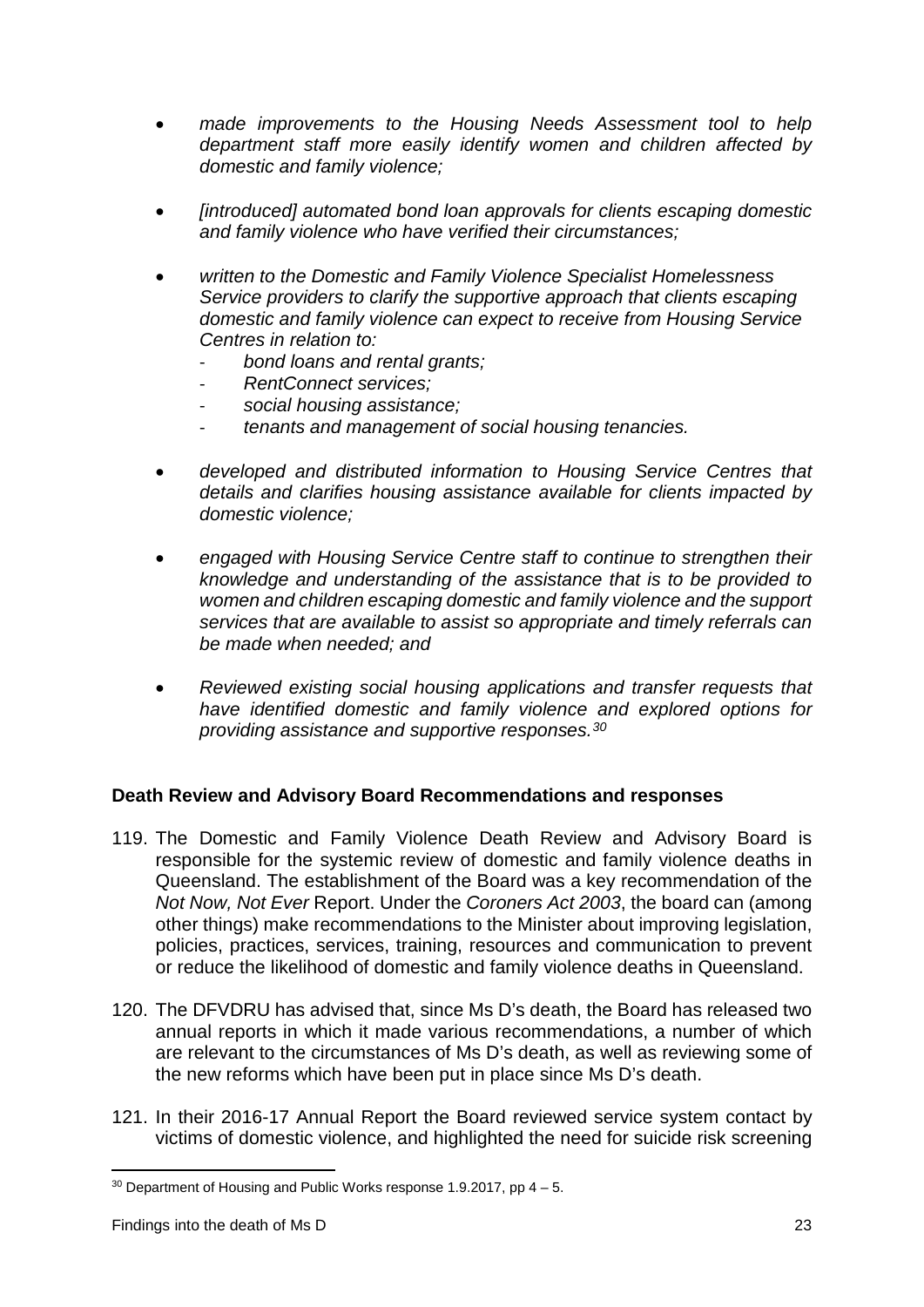in specialist services, strengthening service systems, as well as earlier detection and targeted intervention. Recommendations relating to these issues included the following:

- *1. That a targeted suicide prevention framework, which accounts for the detection of, and response to, vulnerable individuals should be developed and implemented within domestic and family violence refuges by the Department of Communities, Child Safety and Disability Services, in consultation with relevant experts and stakeholders;*
- *2. That the Department of Health introduce mandatory training for staff who may come into contact with victims and their children or perpetrators of domestic and family violence;*
- *8. That the Queensland Government fund and facilitate cross professional training and relationship building between mental health, drug and alcohol, and specialist domestic and family violence services to enhance collaboration, shared understandings and information sharing;*
- *9. That the Queensland Government liaise with peak professional bodies to recommend all registered practitioners who may come into contact with victims and their children or perpetrators of domestic and family violence, complete specialist domestic and family violence awareness training within one year of obtaining registration or membership and be required to complete ongoing refresher training to maintain their registration or membership;* and
- *14. That the Department of Health develop a mechanism to assist practitioners to identify persons experiencing domestic and family violence or high-risk*  families who have presented to the service previously; and to better take *into account previous presentations to enhance future responses.*[31](#page-25-0)
- 122. The DFVDRU has advised that Recommendations 1, 8 and 9 have been accepted by the Queensland Government, that Recommendation 2 has been accepted in part by publication of the Domestic and Family Violence Training Resources by Queensland Health (which occurred in response to the *Not Now, Not Ever* Report), and Recommendation 14 has been accepted in principle, with relevant training already in place, and more funding to be provided.<sup>[32](#page-25-1)</sup>
- 123. In their 2017-18 Annual Report the Board's recommendations were not directly relevant to Ms D's circumstances. However, this second Annual Report explored the role of system advocates in service system contact by victims of domestic violence, and found that:

*…advocacy is a key component of crisis intervention and is one of 10 principles for effective practice in working with victims of domestic and family violence.* 

<sup>31</sup> Domestic and Family Violence Death Review and- Advisory Board Annual Report 2016-17, pp 13 – 14. <u>.</u>

<span id="page-25-1"></span><span id="page-25-0"></span><sup>&</sup>lt;sup>32</sup> DFVDRU Additional Information June 2019, Table.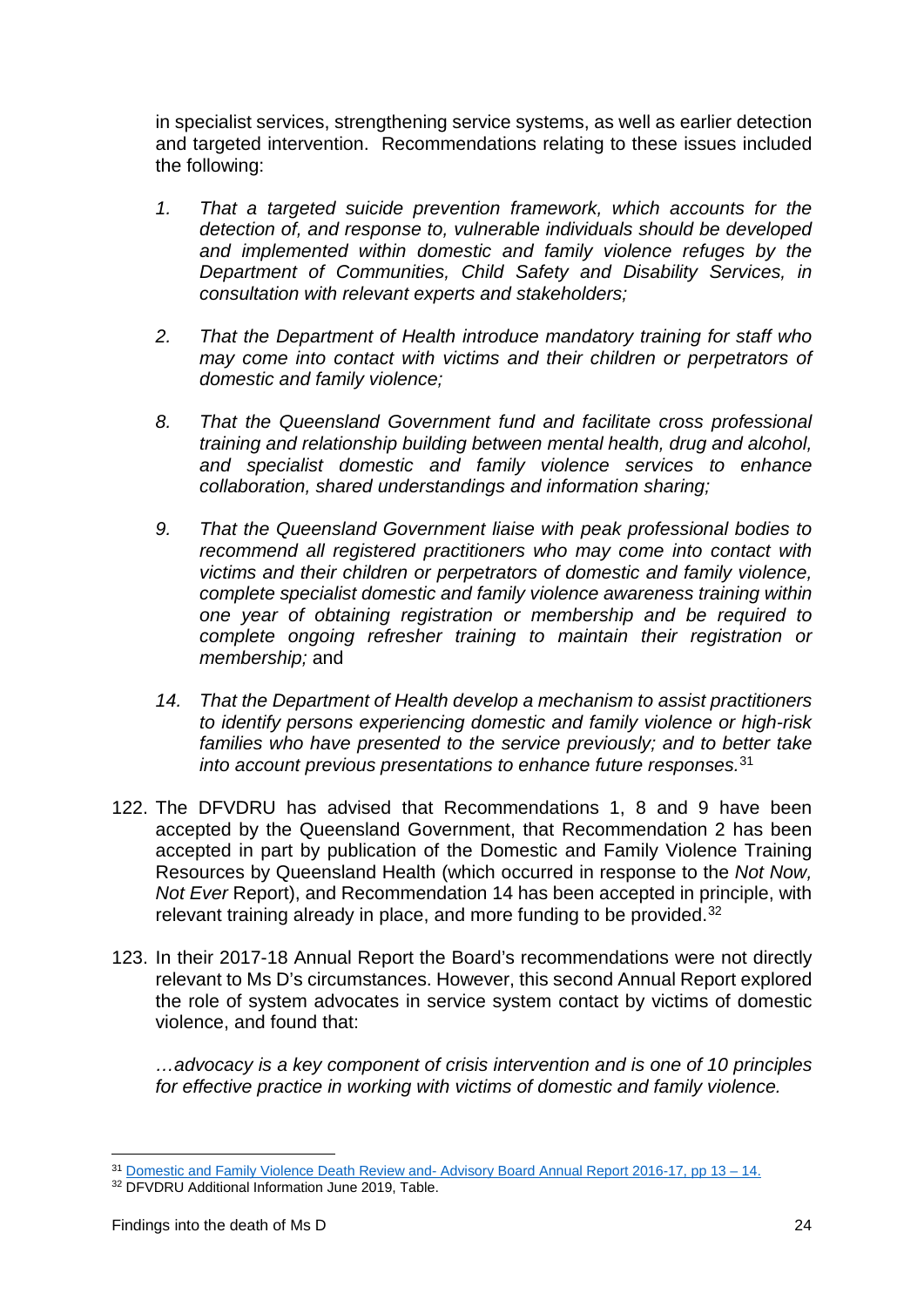*Advocacy provides a collaborative means by which victims are supported to navigate service systems effectively. Workers advocate (with consent) on behalf of the victim with other stakeholders, and also at a systems level by advocating for system change. Advocacy seeks to empower victims to identify their rights and advocate for their own needs, and the needs of their children. This is crucially important in complex cases where a victim's prior history of trauma and abuse may impede meaningful engagement with a service.[33](#page-26-1)*

124. The Annual Report notes that the integrated service response trials already in place in Queensland, including Cherbourg, incorporate:

*[a] case manager (or lead professional), who has responsibility for ensuring the client receives the right mix of services, in the right order, at the right time.* 

*[This] worker acts as a single point of contact when a range of services are involved with that family or family member and an integrated response is required. They are also required to negotiate access to services…continually assess and monitor risk…and collaborate with all identified service providers.[34](#page-26-2)*

#### <span id="page-26-0"></span>**Recommendations arising from the inquest into the deaths of WH, JS, VW and DM**

- 125. On 21 May 2018 Coroner McDougall delivered his findings in respect of a joint inquest into the deaths of WH, JS, VW and DM. The inquest had been held in order to consider the important public health issues associated with the growing misuse of opioid prescription medication. Each of the deaths considered in this inquest occurred, as did Ms D's, following an overdose of opioid pain medication. In each case the deceased, like Ms D, had been able to stockpile (whether deliberately or inadvertently), the amount of medication which contributed to their death.[35](#page-26-3)
- 126. The key recommendation made by Coroner McDougall was that "the Queensland Department of Health should urgently consider and determine how a real-time prescription monitoring system can be implemented in Queensland at the earliest opportunity, but certainly within the next two years."
- 127. On 1 November 2018, the Minister for Health and Minister for Ambulance Services responded:

*The Department of Health provided \$15 million funding to progress the implementation over the next three years of a comprehensive program of work on monitored substances that will include the implementation of a real-time prescription monitoring (RTPM) system. Queensland Health continues to work*  with both Victoria and the Commonwealth on progressing a system that will *provide Queensland with the best outcome and allow sharing of information with other states and territories.* 

<sup>34</sup> Domestic and Family Violence Death Review and- Advisory Board Annual Report 2017-18, p 114.

<u>.</u>

<span id="page-26-1"></span><sup>33</sup> Domestic and Family Violence Death Review and- Advisory Board Annual Report 2017-18, p 113.

<span id="page-26-3"></span><span id="page-26-2"></span><sup>35</sup> [https://www.courts.qld.gov.au/\\_\\_data/assets/pdf\\_file/0010/566920/cif-house-white-smith-milne-](https://www.courts.qld.gov.au/__data/assets/pdf_file/0010/566920/cif-house-white-smith-milne-20180521.pdf%23page=113&zoom=100,0,498)[20180521.pdf#page=113&zoom=100,0,498](https://www.courts.qld.gov.au/__data/assets/pdf_file/0010/566920/cif-house-white-smith-milne-20180521.pdf%23page=113&zoom=100,0,498)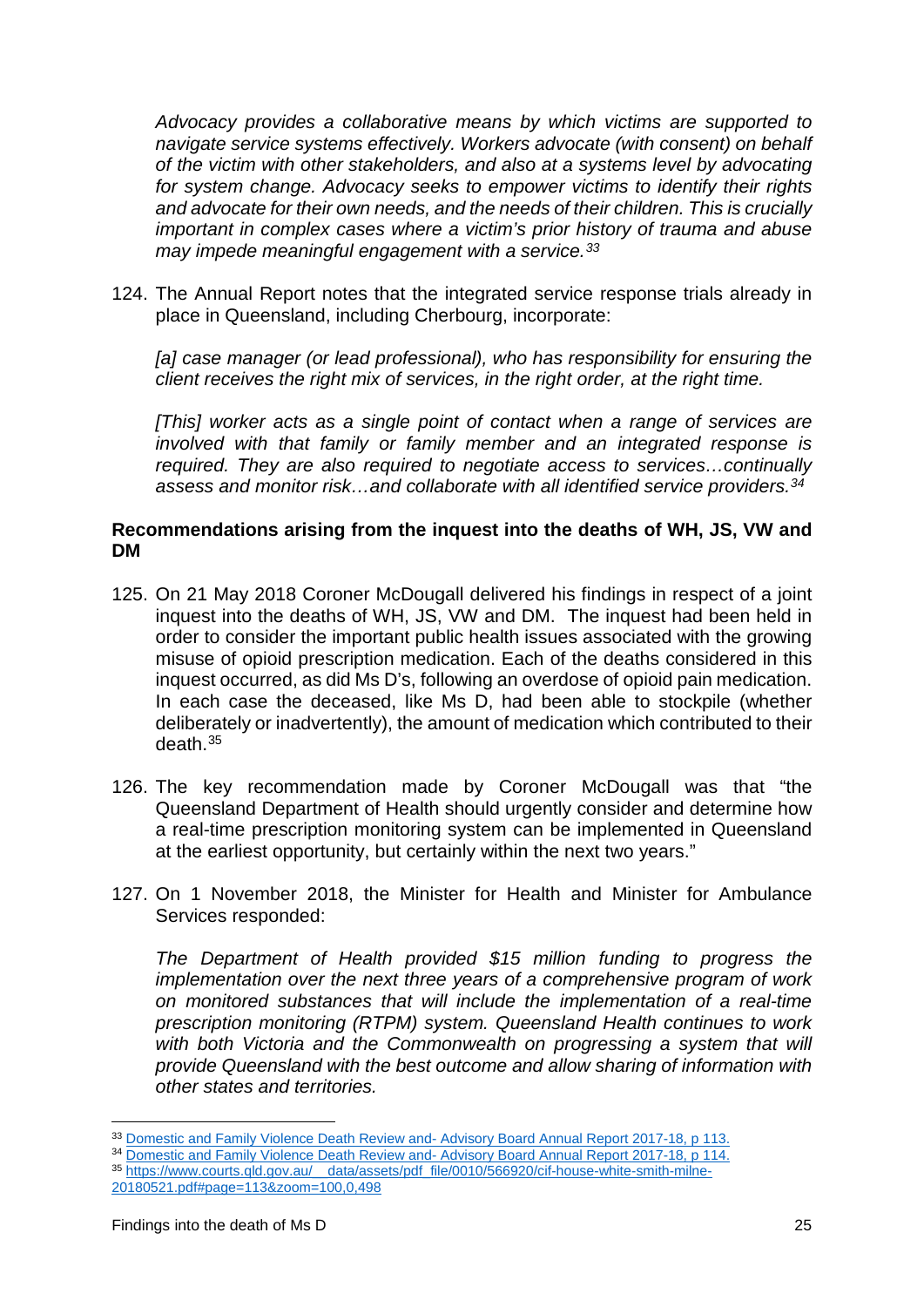*Queensland Health is monitoring the implementation of the Victorian Government's RTPM scheduled for implementation late 2018. This RTPM accesses information from the national prescription exchanges services, allowing visibility of all controlled drug prescriptions dispensed in all jurisdictions. The department is currently recruiting a project team and will undertake the appropriate steps to procure a RTPM that meets the requirements for real-time reporting and access to prescription history information for prescribing doctors and dispensing pharmacists.* [36](#page-27-1)

# <span id="page-27-0"></span>**Conclusions**

- 128. Ms D's tragic death highlighted various issues in mental health service delivery across the public and private sectors. These include:
	- Inability by services to recognise and deal with the risks of domestic and family violence for victims;
	- Ineffective suicide risk assessment policy and procedures;
	- Inadequate safety and discharge planning;
	- Lack of community-based care in the form of suicide prevention psychotherapy;
	- Difficulties in relation to the management of chronic pain especially in rural and remote locations;
	- Lack of system advocates to deal with complex, inter-service patient needs; and
	- Lack of effective inter-agency collaboration and communication strategies with respect to managing patient suicidality.
- 129. However, in the time since Ms D's death, significant steps have been taken, both in response to her death and to the wider public issues surrounding domestic violence and suicide prevention, to address these issues.
- 130. Uniting Care Queensland critically reviewed the care and treatment provided to Ms D and have since made changes aimed at improving their service delivery. This includes in relation to risk assessment, staff training, record keeping and medication management.
- 131. Darling Downs Hospital and Health Service accepted the criticisms of Ms B in relation to the care and treatment provided to Ms D. They have since implemented various improvement actions including Nurse Navigators in rural areas to work specifically with mental health patients with complex needs. They are also developing clinical guidelines for social workers in relation to domestic and family violence.
- 132. Improved suicide assessment and prevention training is now being offered to clinicians State-wide via the Queensland Centre for Mental Health Learning.

<u>.</u>

<span id="page-27-1"></span><sup>36</sup> [https://www.justice.qld.gov.au/\\_\\_data/assets/pdf\\_file/0011/587054/qgr-house-wj-white-vj-smith-ja-milne-dk-](https://www.justice.qld.gov.au/__data/assets/pdf_file/0011/587054/qgr-house-wj-white-vj-smith-ja-milne-dk-20181113.pdf)[20181113.pdf](https://www.justice.qld.gov.au/__data/assets/pdf_file/0011/587054/qgr-house-wj-white-vj-smith-ja-milne-dk-20181113.pdf)